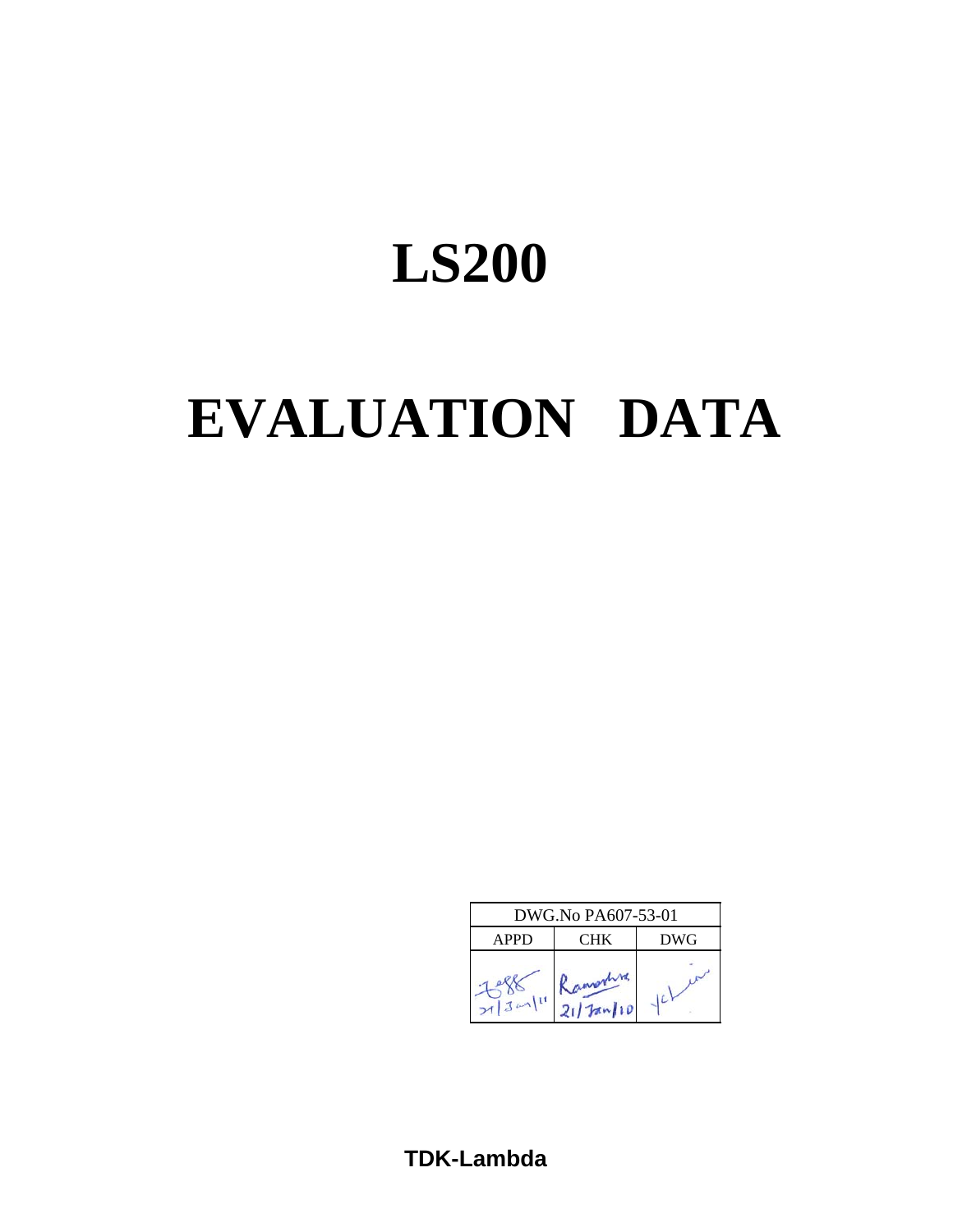### **INDEX**

| 1. Evaluation Method                                        | <b>PAGE</b> |
|-------------------------------------------------------------|-------------|
|                                                             | $T-1-5$     |
| (1) Steady State data                                       |             |
| (2) Warm up Voltage Drift Characteristics                   |             |
| (3) Over Current Protection (OCP) Characteristics           |             |
| (4) Over Voltage Protection (OVP) Characteristics           |             |
| (5) Output Rise Characteristics                             |             |
| (6) Output Fall Characteristics                             |             |
| (7) Output Rise Characteristics With On/Off Control         |             |
| (8) Output Fall Characteristics With On/Off Control         |             |
| (9) Response to Brown Out Characteristics                   |             |
| (10) Dynamic Line Response Characteristics                  |             |
| (11) Dynamic Load Response Characteristics                  |             |
| (12) Inrush Current Characteristics                         |             |
| (13) Leakage Current Characteristics                        |             |
| (14) Output Ripple & Noise Waveform                         |             |
| (15) Electro-Magnetic Interference Characteristics          |             |
| 1-2 List of Equipment Used                                  | $T-6$       |
|                                                             |             |
| 2. Characteristics                                          |             |
| 2-1 Steady State Data                                       |             |
| (1) Regulation - Line and Load, Temperature Drift           | $T-7$       |
| (2) Output Voltage and Ripple Voltage vs. Input Voltage     | $T-8$       |
| (3) Efficiency and Input Current vs. Output Current         | $T-9$       |
| Warm Up Voltage Drift Characteristics<br>2-2                | $T-10$      |
| Over Current Protection (OCP) Characteristics<br>$2 - 3$    | $T-11$      |
| Over Voltage Protection (OVP) Characteristics<br>$2 - 4$    | $T-14$      |
| Output Rise Characteristics<br>$2 - 5$                      | $T-15$      |
| $2 - 6$<br>Output Fall Characteristics                      | $T-17$      |
| $2 - 7$<br>Output Rise Characteristics With On/Off Control  | $T-19$      |
| Output Fall Characteristics With On/Off Control.<br>$2 - 8$ | $T-21$      |
| $2-9$<br>Hold Up Time Characteristics                       | $T-23$      |
| Dynamic Line Response Characteristics<br>$2 - 10$           | $T-24$      |
| $2 - 11$<br>Dynamic Load Response Characteristics           | $T-25$      |
| 2-12 Response to Brown Out Characteristics                  | $T-31$      |
| 2-13 Inrush Current Waveform                                | $T-33$      |
|                                                             | $T-35$      |
| 2-15 Leakage Current Characteristics                        | $T-36$      |
| 2-16 Output Ripple & Noise Waveform                         | $T-37$      |
| 2-17 Electro-Magnetic Interference Characteristics.         | $T-39$      |
|                                                             |             |

Terminology Used

Definition

| Vin  | . | Input Voltage              |
|------|---|----------------------------|
| Vout | . | <b>Output Voltage</b>      |
| Iin  | . | Input Current              |
| Iout | . | <b>Output Current</b>      |
| Тa   | . | <b>Ambient Temperature</b> |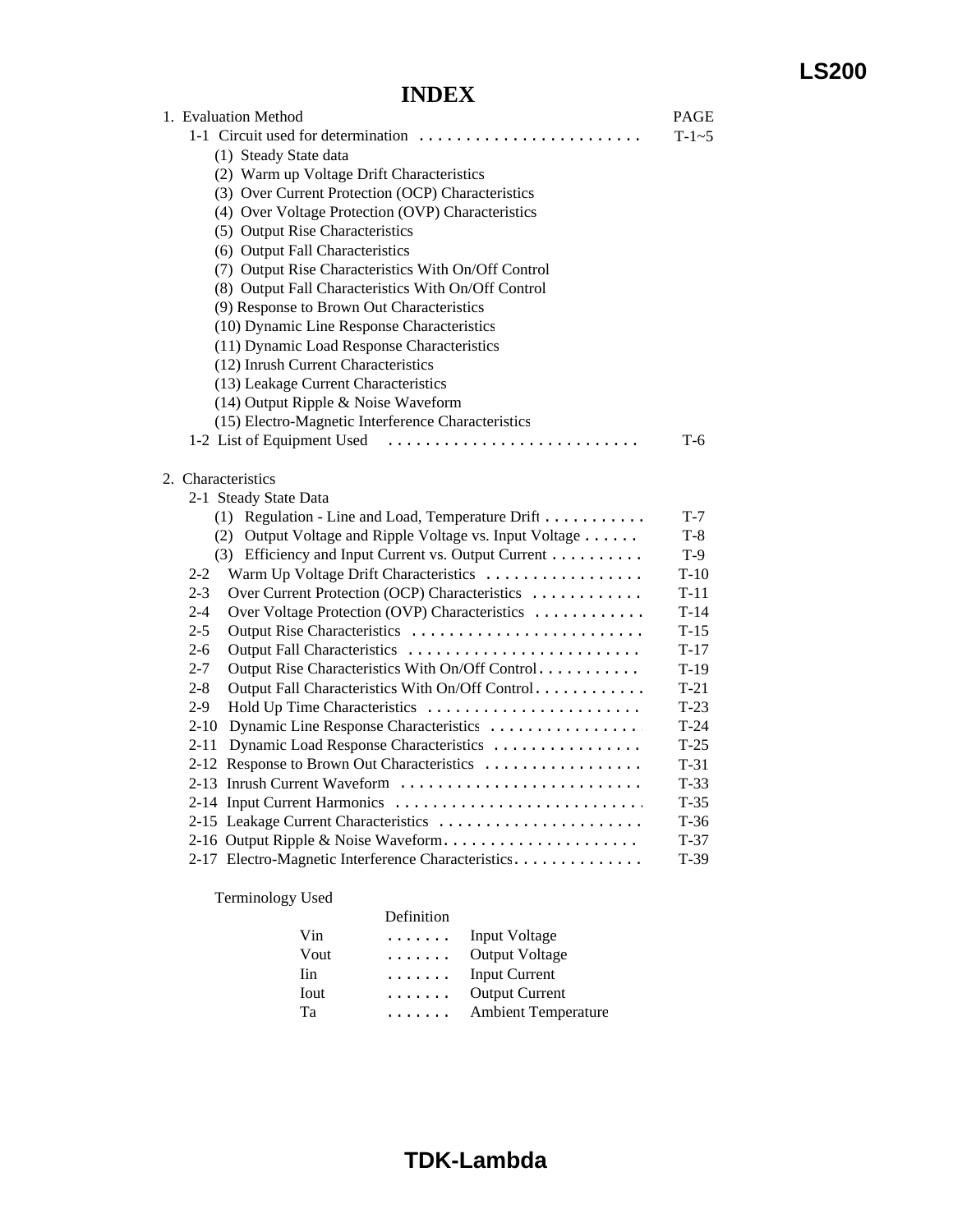### **1. Evaluation Method**

### **1.1 Circuit used for determination**

(1) Steady state data



- (2) Warm up voltage drift characteristics Same as Steady state data
- (3) Over current protection (OCP) characteristics



- (4) Over voltage protection (OVP) characteristics Same as Steady state data
- (5) Output rise characteristics Same as Steady state data
- (6) Output fall characteristics Same as Steady state data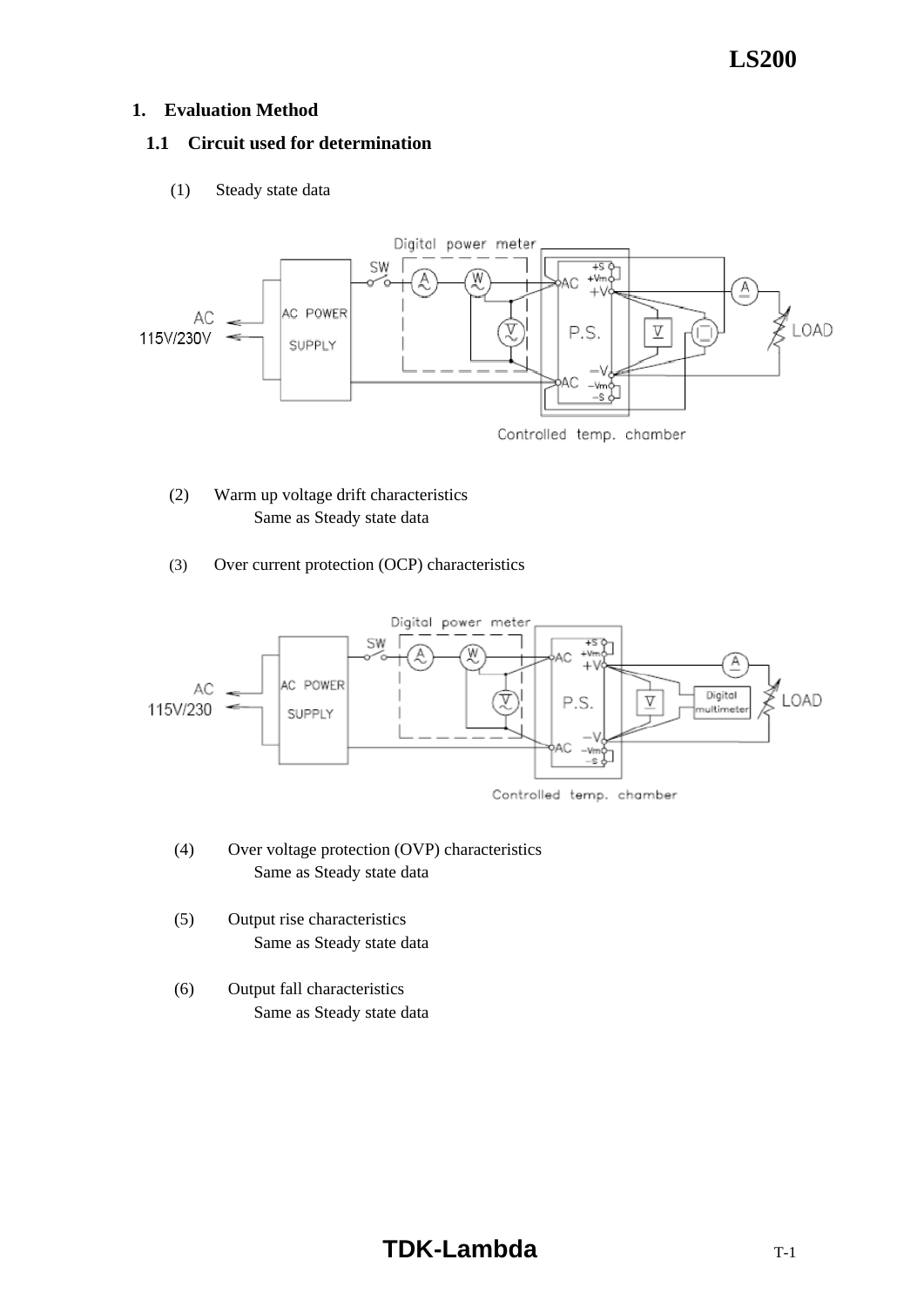### (7) Output rise characteristics with ON/OFF CONTROL



- (8) Output fall characteristics with ON/OFF CONTROL Same as Output rise characteristics with ON/OFF CONTROL
- (9) Dynamic line response characteristics Same as Steady state data
- (10) Dynamic load response characteristics

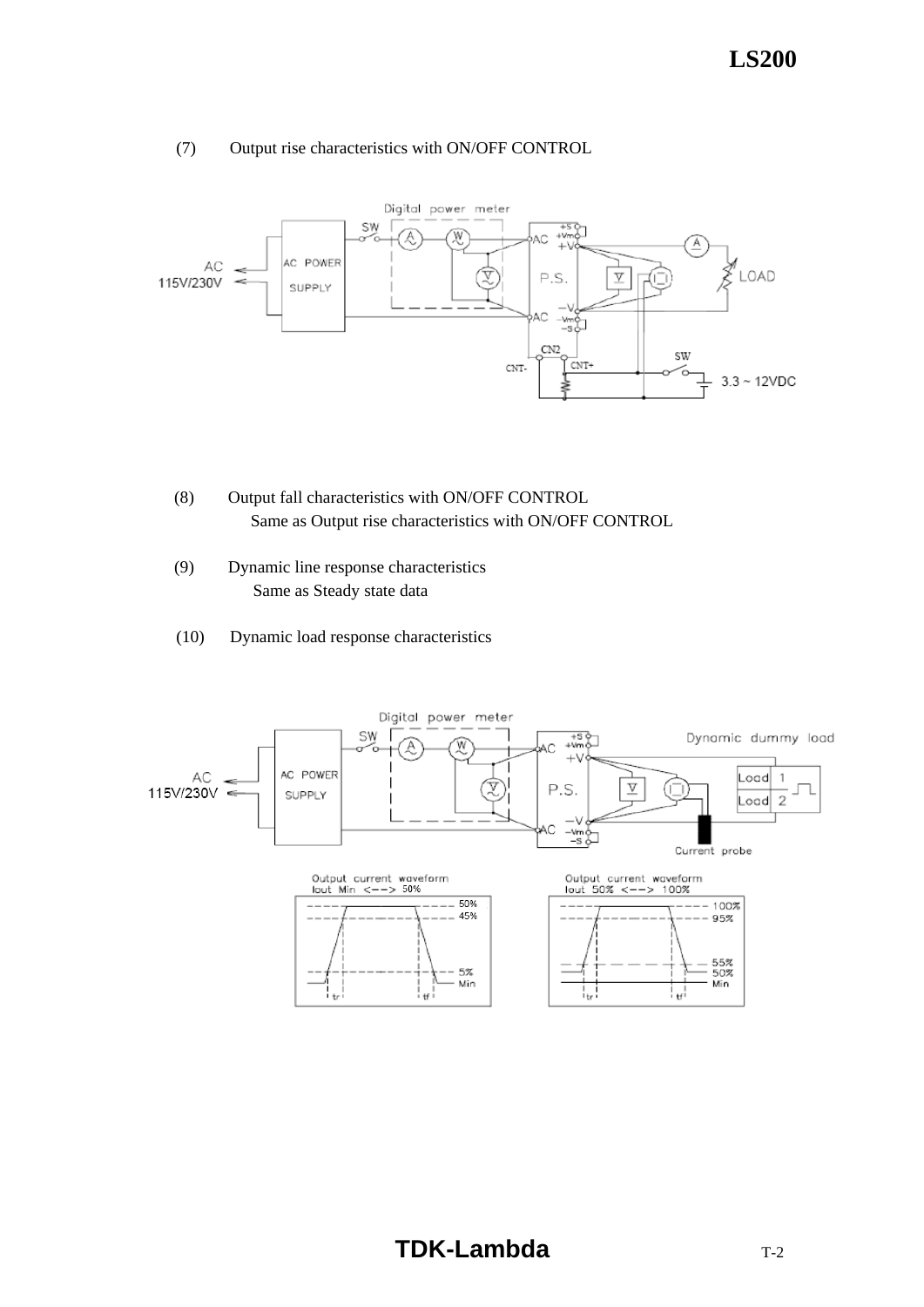### (11) Inrush current characteristics



### (12) Leakage current characteristics

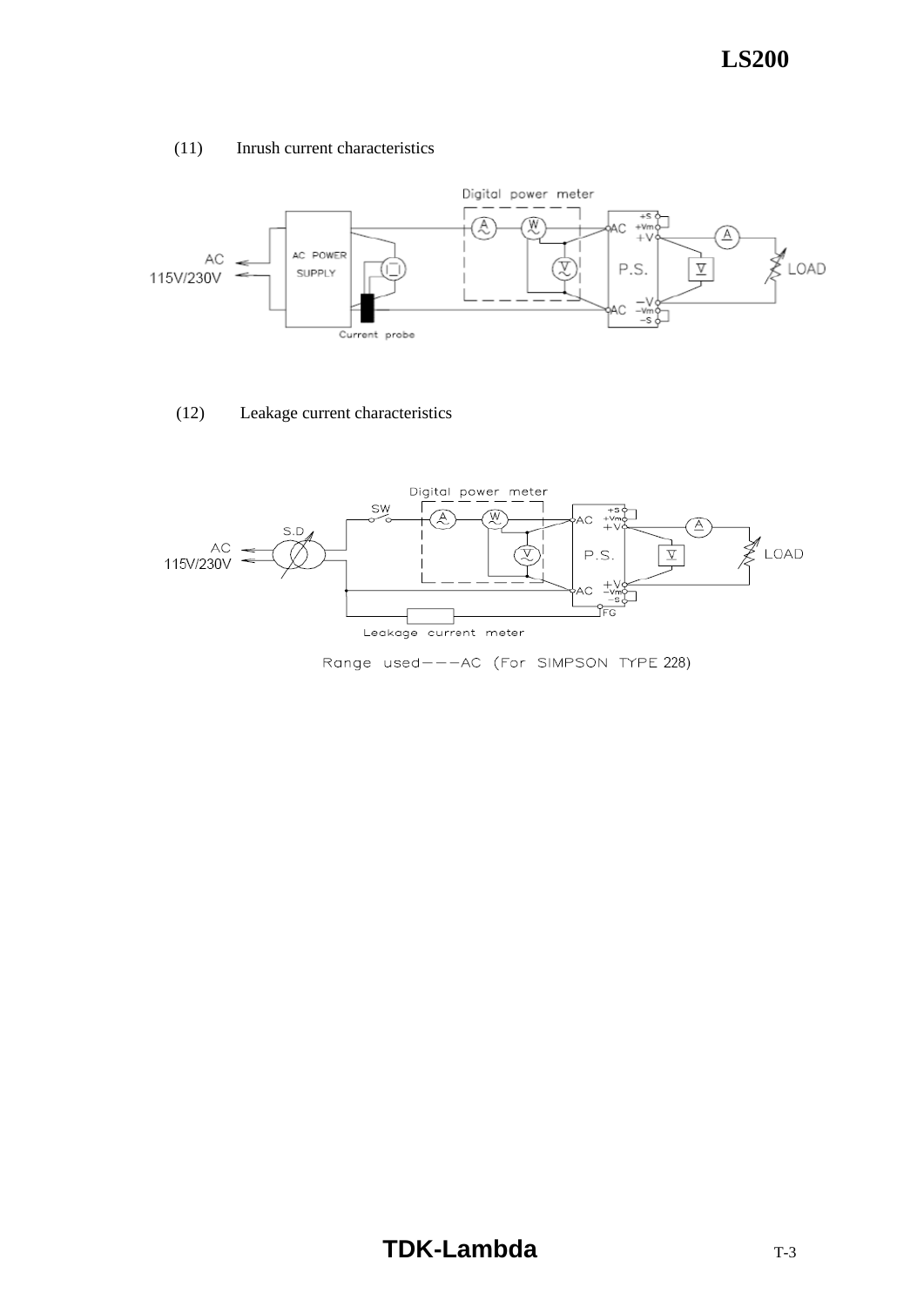### (13) Output ripple and noise waveform

(a) Normal Mode (using a 150mm twisted pair terminated with 0.1uF and 47uF capacitor at 20MHz)



(b) Normal + Common Mode



 (14) Standby current Same as Steady state data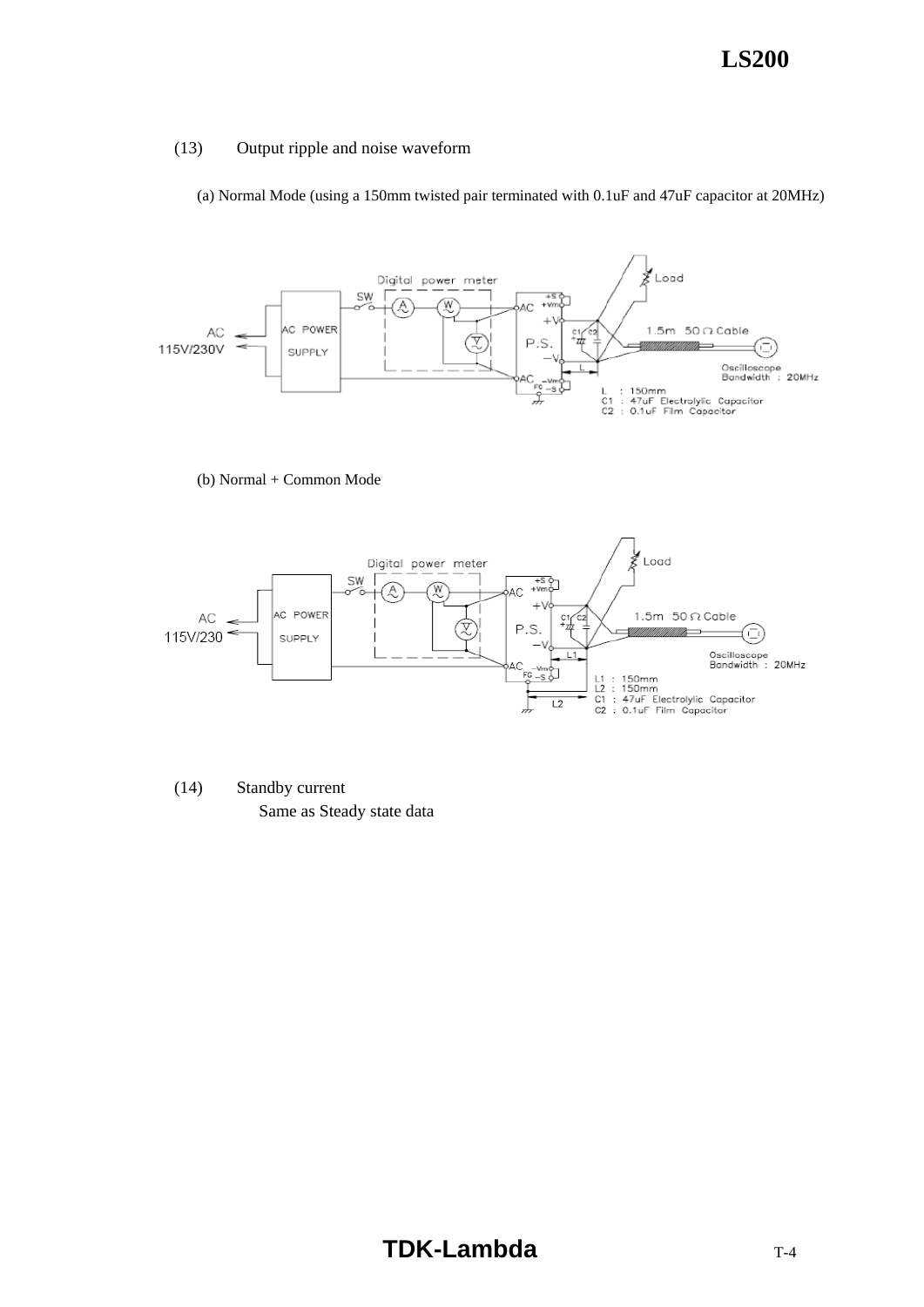#### (a) Conducted Emission Noise



(b) Radiated Emission Noise

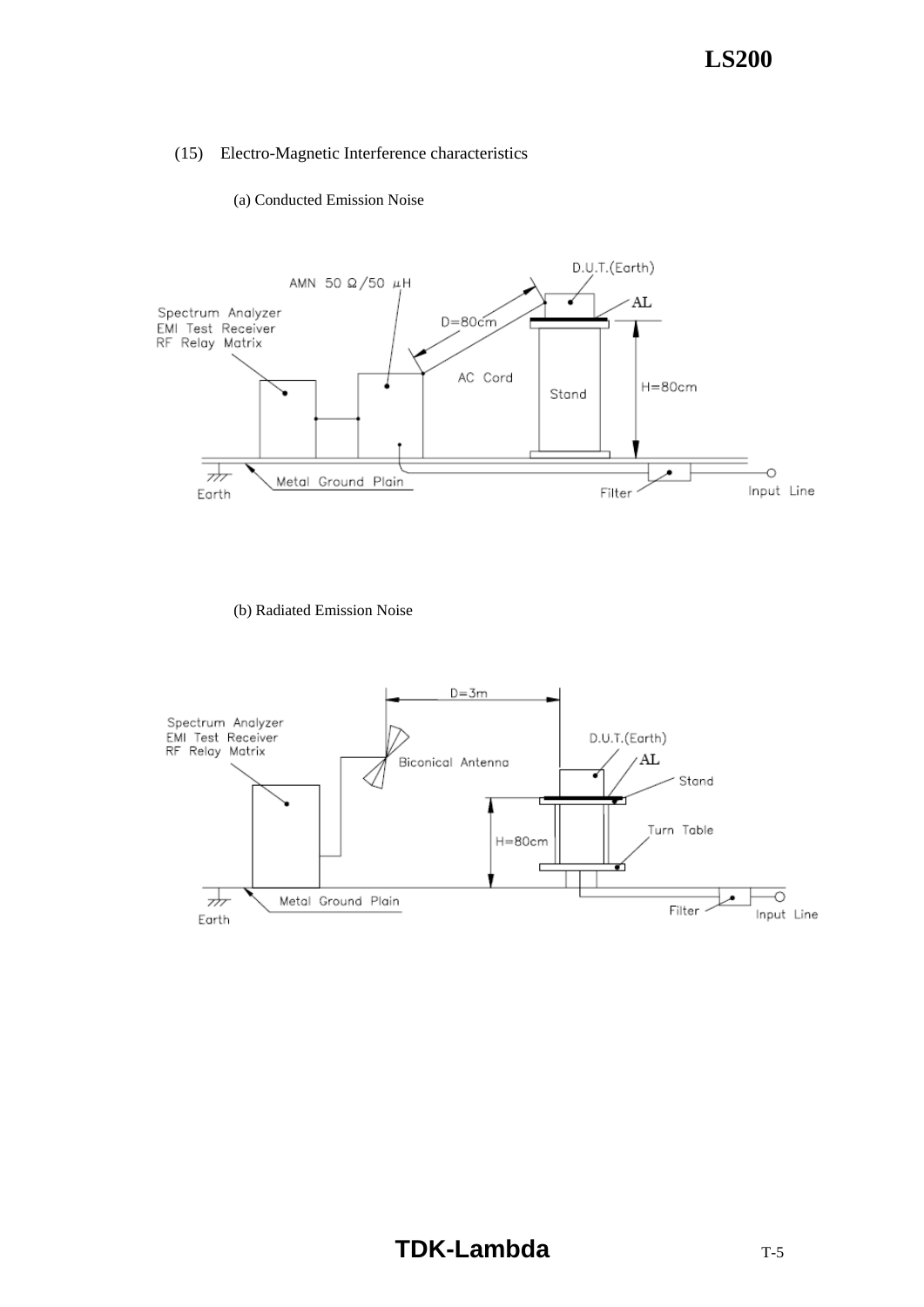### **1-2 List of Equipment Used**

|                | <b>EQUIPMENT USED</b>          | <b>MANUFACTURER</b> | MODEL NO.        |
|----------------|--------------------------------|---------------------|------------------|
| $\mathbf{1}$   | DIGITAL STORAGE OSCILLOSCOPE   | YOKOGAWA            | DL1740/DL1740E   |
| $\overline{2}$ | DIGITAL MULTIMETER             | <b>FLUKE</b>        | 89 VI            |
| 3              | <b>DIGITAL POWER METER</b>     | <b>YOKOGAWA</b>     | WT210            |
| $\overline{4}$ | <b>CURRENT PROBE/AMPLIFIER</b> | <b>TEKTRONIX</b>    | TCP404XL/TCPA400 |
| 5              | DYNAMIC DUMMY LOAD             | <b>CHROMA</b>       | 63030/63201      |
| 6              | DYNAMIC DUMMY LOAD             | <b>KIKUSUI</b>      | <b>PLZ1004W</b>  |
| $\overline{7}$ | CONTROLLED TEMP. CHAMBER       | <b>ESPEC</b>        | SU-241           |
| 8              | <b>LEAKAGE CURRENT METER</b>   | <b>SIMPSON</b>      | 228              |
| 9              | <b>AC SOURCE</b>               | <b>KIKUSUI</b>      | <b>PCR-2000L</b> |
| 10             | <b>AC SOURCE</b>               | <b>CHROMA</b>       | 61503/61505      |
| 11             | POWER ANALYZER                 | <b>CHROMA</b>       | 6630             |
| 12             | <b>EMI TEST RECEIVER</b>       | ROHDE&SCHWARZ       | <b>ESCI</b>      |
| 13             | <b>EMI TEST RECEIVER</b>       | ROHDE&SCHWARZ       | <b>ESI26</b>     |
| 14             | <b>LISN</b>                    | ROHDE&SCHWARZ       | <b>ENV216</b>    |
| 15             | <b>ANTENNA</b>                 | ROHDE&SCHWARZ       | HL562            |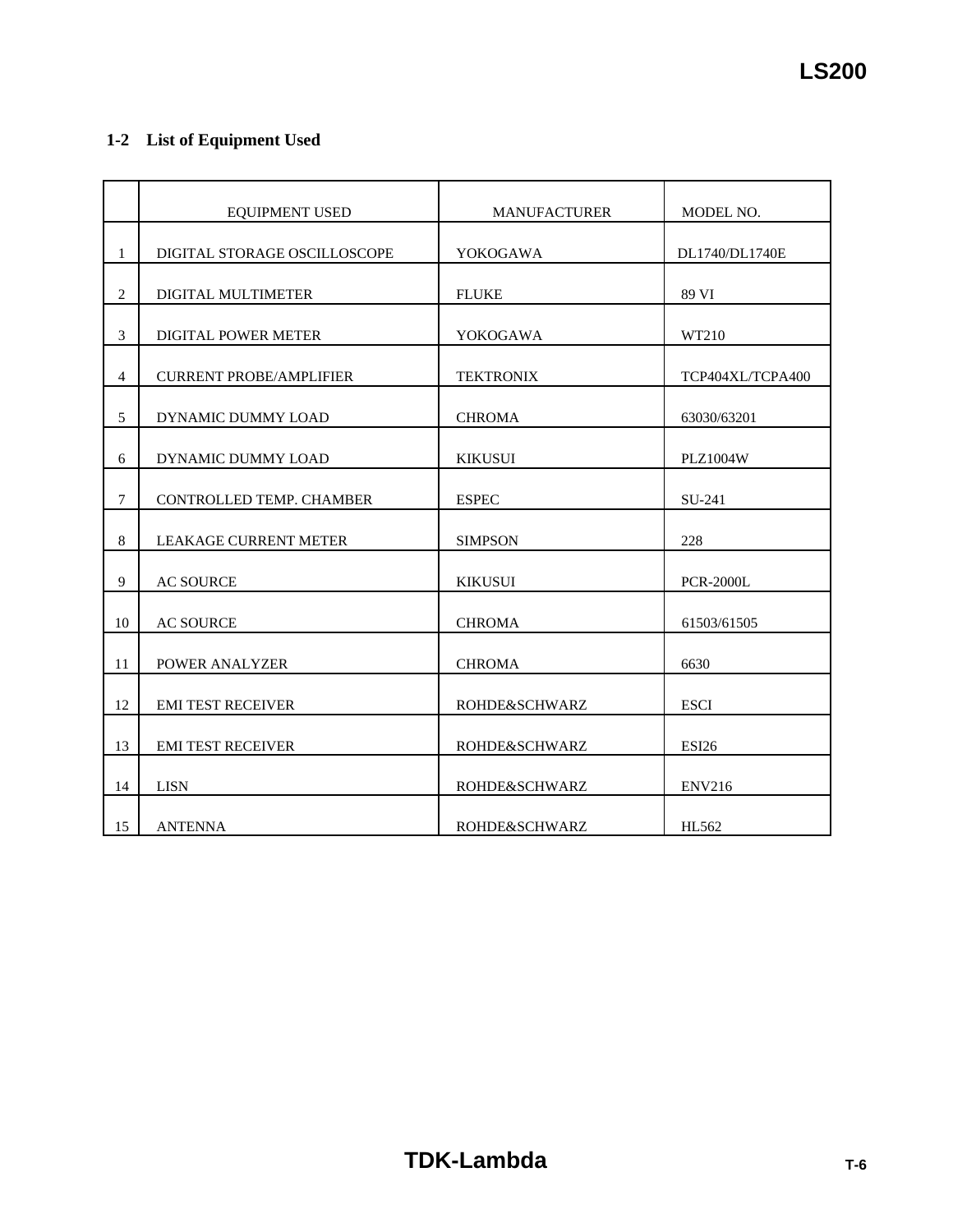#### **2. Characteristics**

#### **2.1 Steady State Data**

### **(1) Regulation - Line and Load, Temperature Drift**

|--|

| Regulation-Line and Loa |  |  |
|-------------------------|--|--|

| 1. Regulation-Line and Load |        |        | Condition           | $Ta:25^{\circ}C$ |        |                 |
|-----------------------------|--------|--------|---------------------|------------------|--------|-----------------|
| $Iout \setminus Vin$        | 85VAC  | 115VAC | 230 <sub>V</sub> AC | 264VAC           |        | Line Regulation |
| 0%                          | 5.038  | 5.038  | 5.038               | 5.038            | 0.000V | 0.000%          |
| 50%                         | 5.025  | 5.025  | 5.025               | 5.025            | 0.000V | 0.000%          |
| 100%                        | 5.014  | 5.014  | 5.014               | 5.014            | 0.000V | 0.000%          |
| Load                        | 0.024V | 0.024V | 0.024V              | 0.024V           |        |                 |
| Regulation                  | 0.480% | 0.480% | 0.480%              | 0.480%           |        |                 |

2. Temperature drift Conditions; Vin = 115VAC

|      |                |       |                |                              | $I$ out = 100% |  |
|------|----------------|-------|----------------|------------------------------|----------------|--|
|      | 250C<br>ر ے –  | 550C  | $50^{\circ}$ C | <b>Temperature Stability</b> |                |  |
| Vout | $4.97^{\circ}$ | 5.014 | 5.012          | J 039 (                      | 78%            |  |

**12V**

| 1. Regulation-Line and Load |        |        |           |        | Condition | $Ta:25^{\circ}C$ |
|-----------------------------|--------|--------|-----------|--------|-----------|------------------|
| $I$ out \ Vin               | 85VAC  | 115VAC | $230$ VAC | 264VAC |           | Line Regulation  |
| 0%                          | 12.036 | 12.038 | 12.037    | 12.036 | 0.002V    | 0.017%           |
| 50%                         | 12.025 | 12.024 | 12.025    | 12.025 | 0.001V    | 0.008%           |
| 100%                        | 12.010 | 12.010 | 12.011    | 12.011 | 0.001V    | 0.008%           |
| Load                        | 0.026V | 0.028V | 0.026V    | 0.025V |           |                  |
| Regulation                  | 0.217% | 0.233% | 0.217%    | 0.208% |           |                  |
|                             |        |        |           |        |           |                  |

2. Temperature drift Conditions; Vin = 115VAC

|      |                         |        |      |                       | $I$ out $=100\%$ |  |
|------|-------------------------|--------|------|-----------------------|------------------|--|
| Ta   | $25^{\circ}C$<br>ے کے ب | າ<∘∩   | 50°C | Temperature Stability |                  |  |
| Vout | 11.960                  | 12.010 | 1992 | 0.050V                | 9.417%           |  |

|--|--|

| 1. Regulation-Line and Load |        |        | Condition | $Ta:25^{\circ}C$ |        |                 |
|-----------------------------|--------|--------|-----------|------------------|--------|-----------------|
| $Iout \setminus Vin$        | 85VAC  | 115VAC | $230$ VAC | 264VAC           |        | Line Regulation |
| $0\%$                       | 24.023 | 24.024 | 24.022    | 24.024           | 0.002V | 0.008%          |
| 50%                         | 24.010 | 24.010 | 24.011    | 24.010           | 0.001V | 0.004%          |
| 100%                        | 24.006 | 24.008 | 24.007    | 24.007           | 0.002V | 0.008%          |
| Load                        | 0.017V | 0.016V | 0.015V    | 0.017V           |        |                 |
| <b>Regulation</b>           | 0.071% | 0.067% | 0.062%    | 0.071%           |        |                 |

2. Temperature drift  $\qquad \qquad \text{Conditions; Vin} = 115 \text{VAC}$ 

|      |              |        |        |                       | $I$ out = 100% |  |
|------|--------------|--------|--------|-----------------------|----------------|--|
| Ta   | 250C<br>$-L$ | 250C   | 50°C   | Temperature Stability |                |  |
| Vout | 23.902       | 24.008 | 23.962 | 0.106V                | $.44\%$        |  |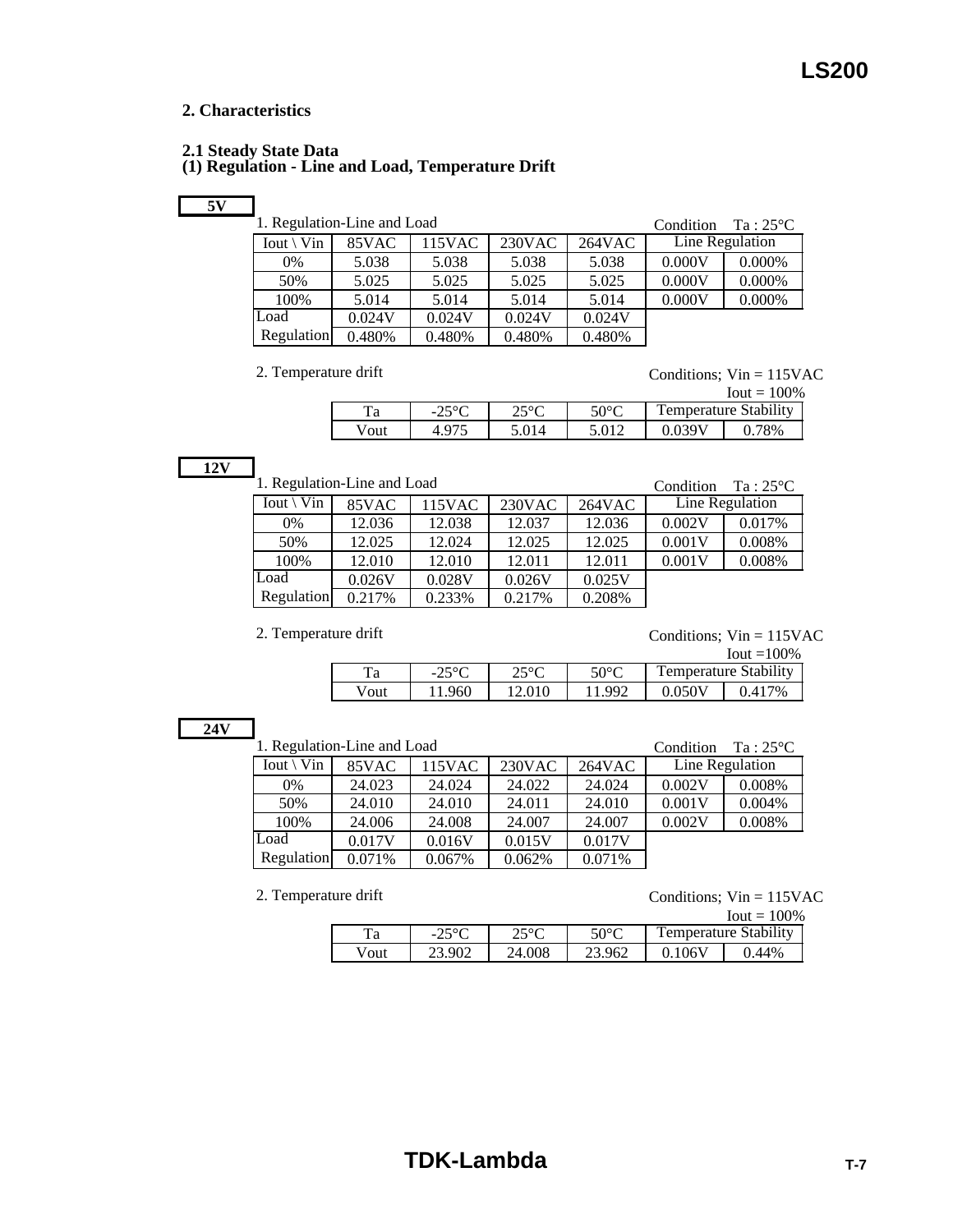#### **2-1 Steady State Data**

**(2) Output Voltage And Ripple Voltage Vs Input Voltage**

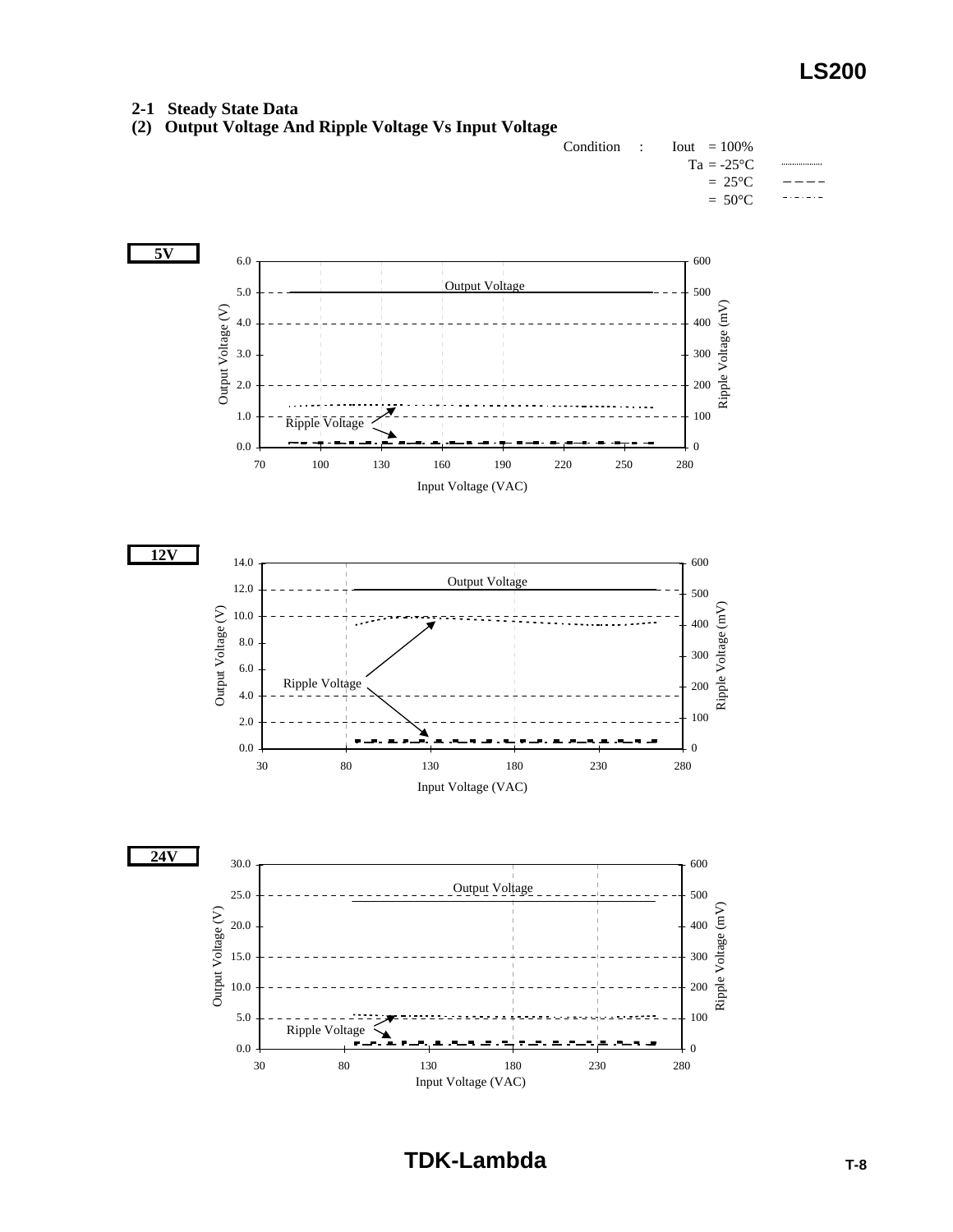#### **2-1 Steady State Data**

**(3) Efficiency And Input Current Vs Output Current**

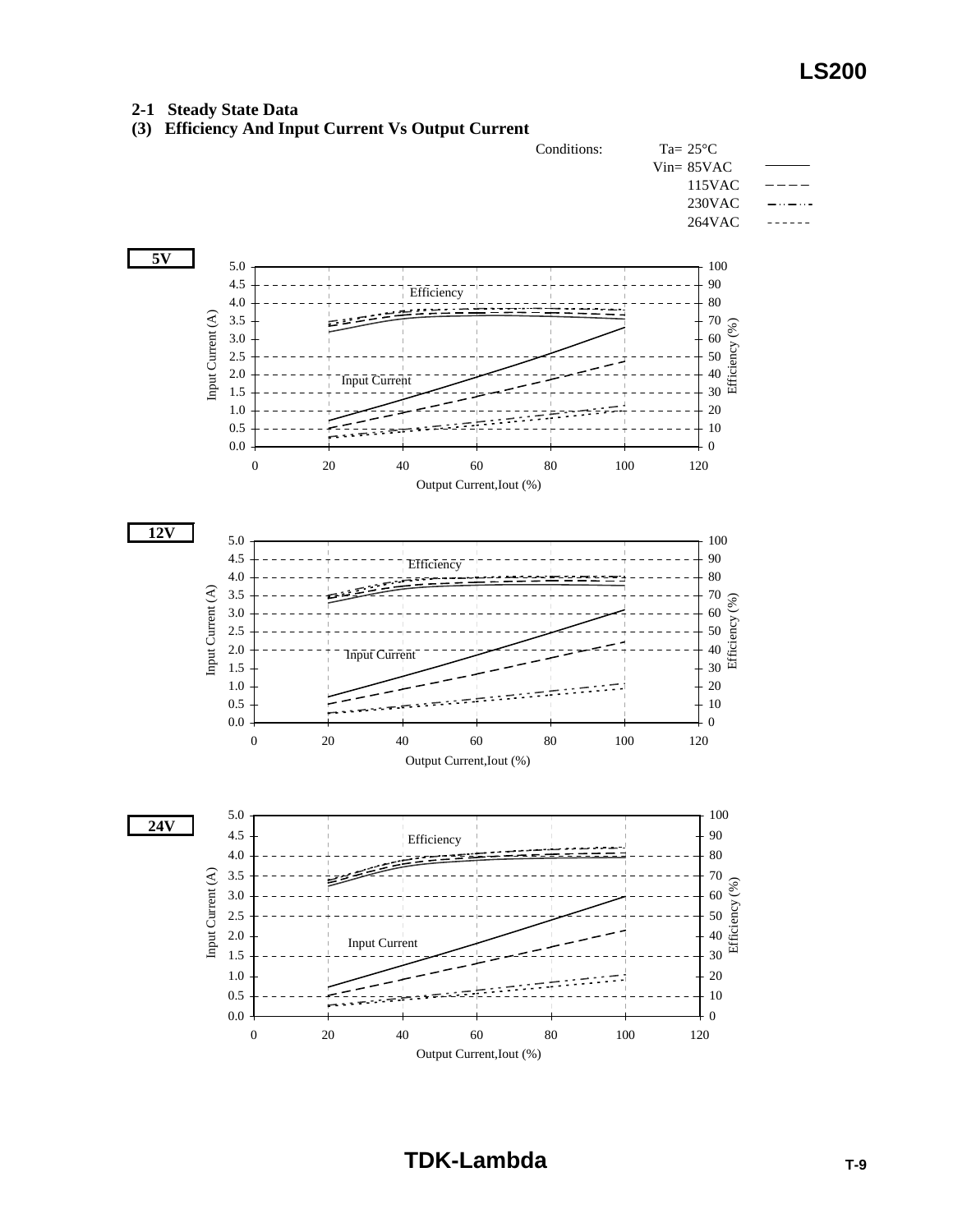

### **2-2 Warm Up Voltage Drift Characteristics**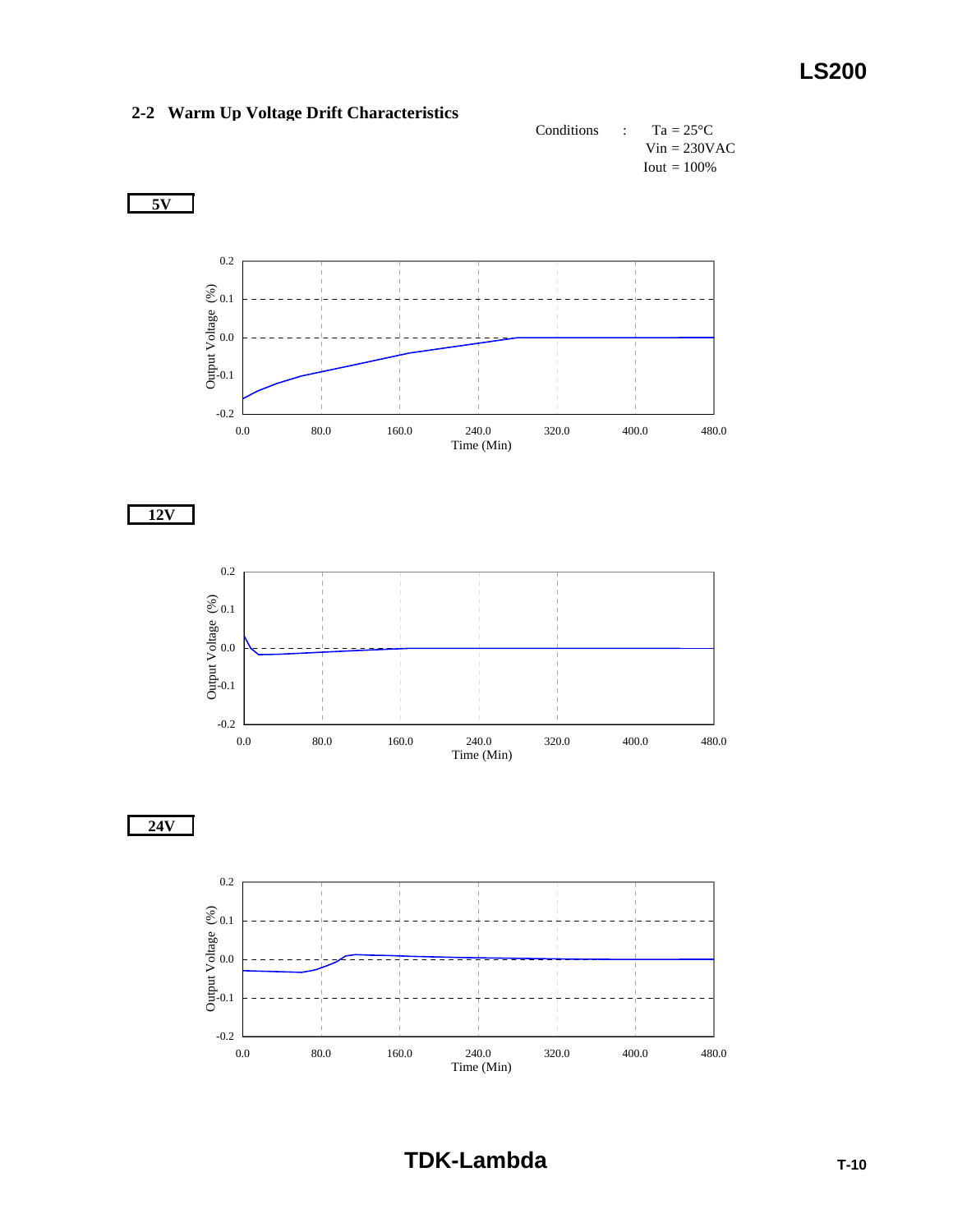

#### **2-3 Over Current Protection (OCP) Characteristics**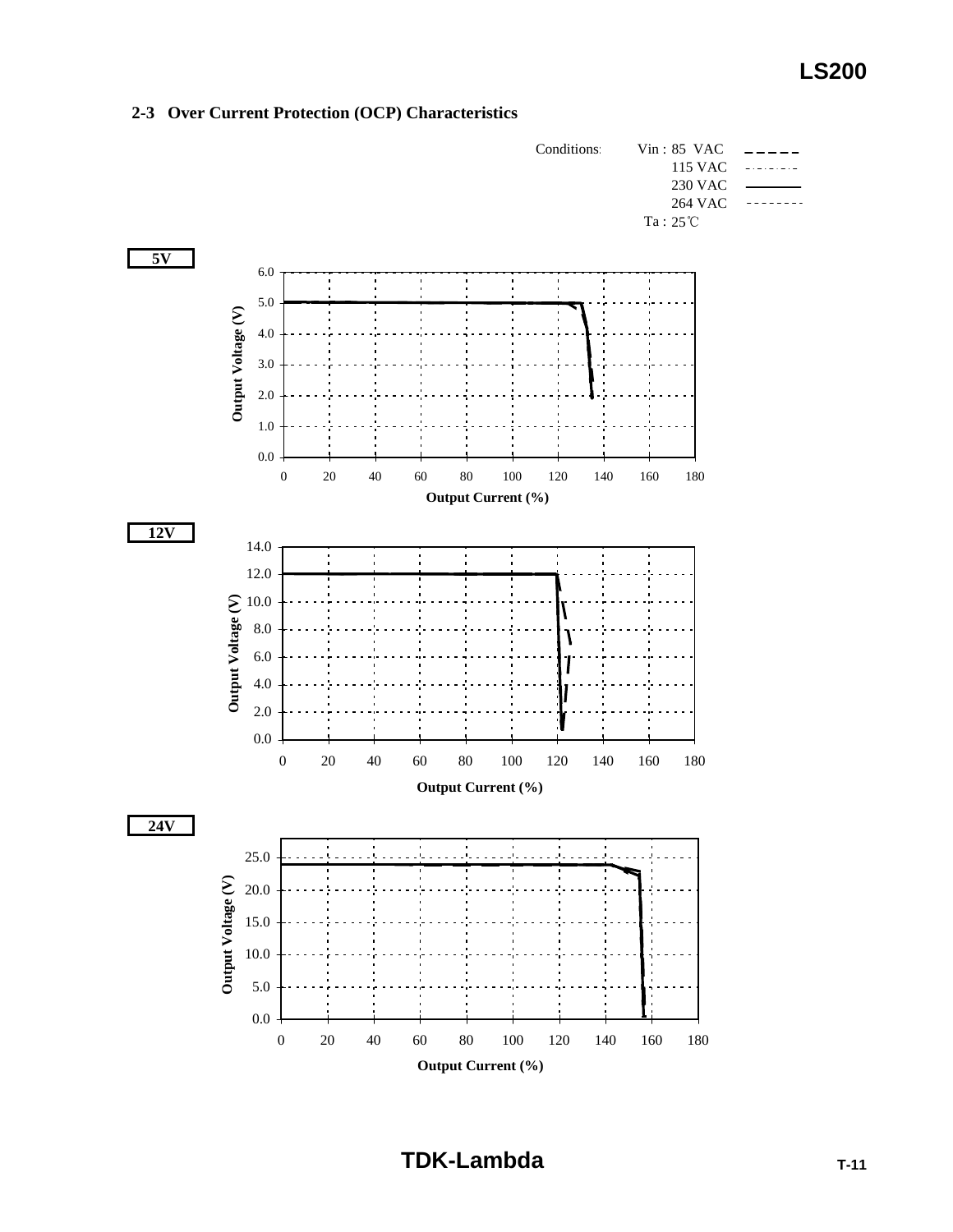

#### **2-3 Over Current Protection (OCP) Characteristics**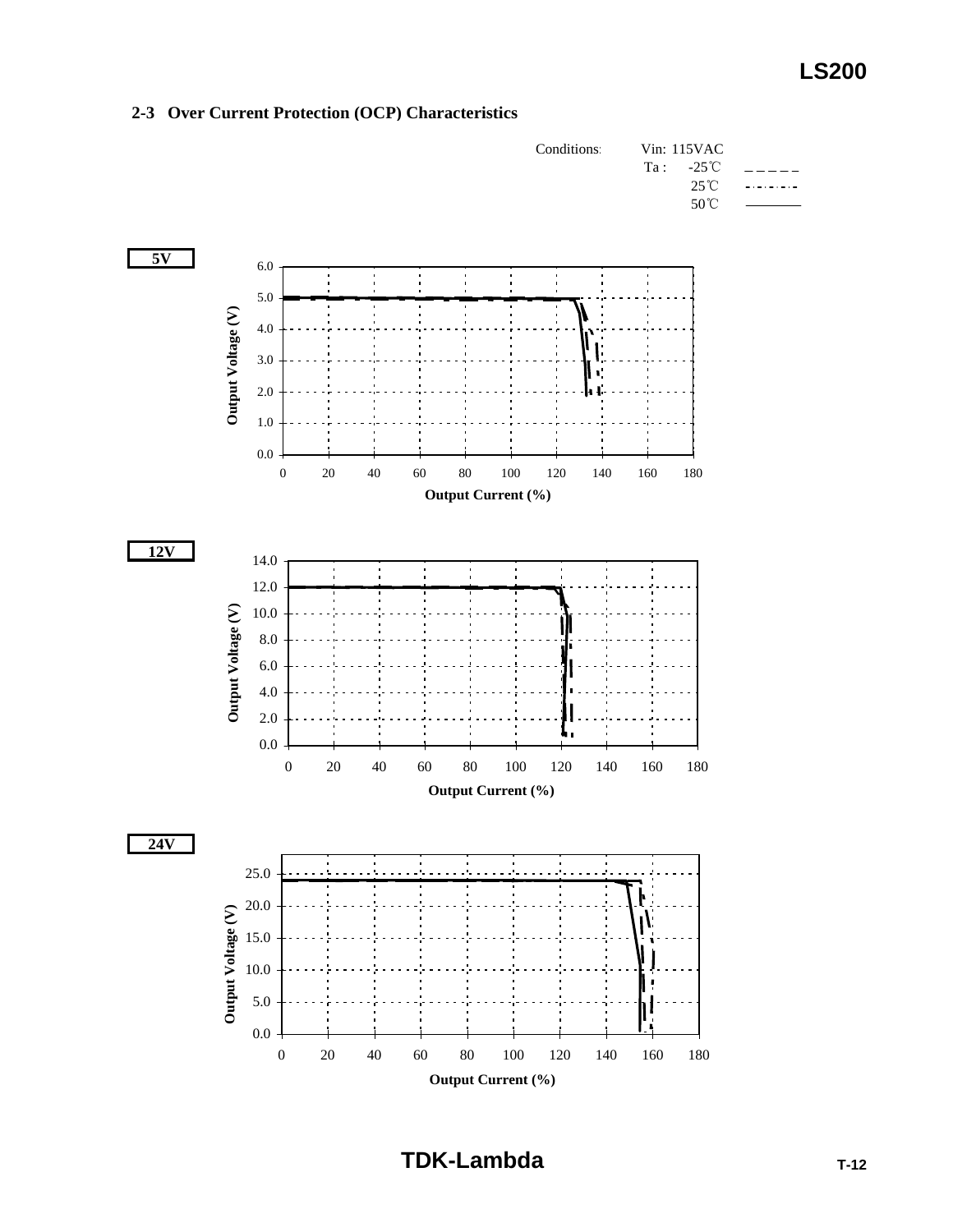

#### **2-3 Over Current Protection (OCP) Characteristics**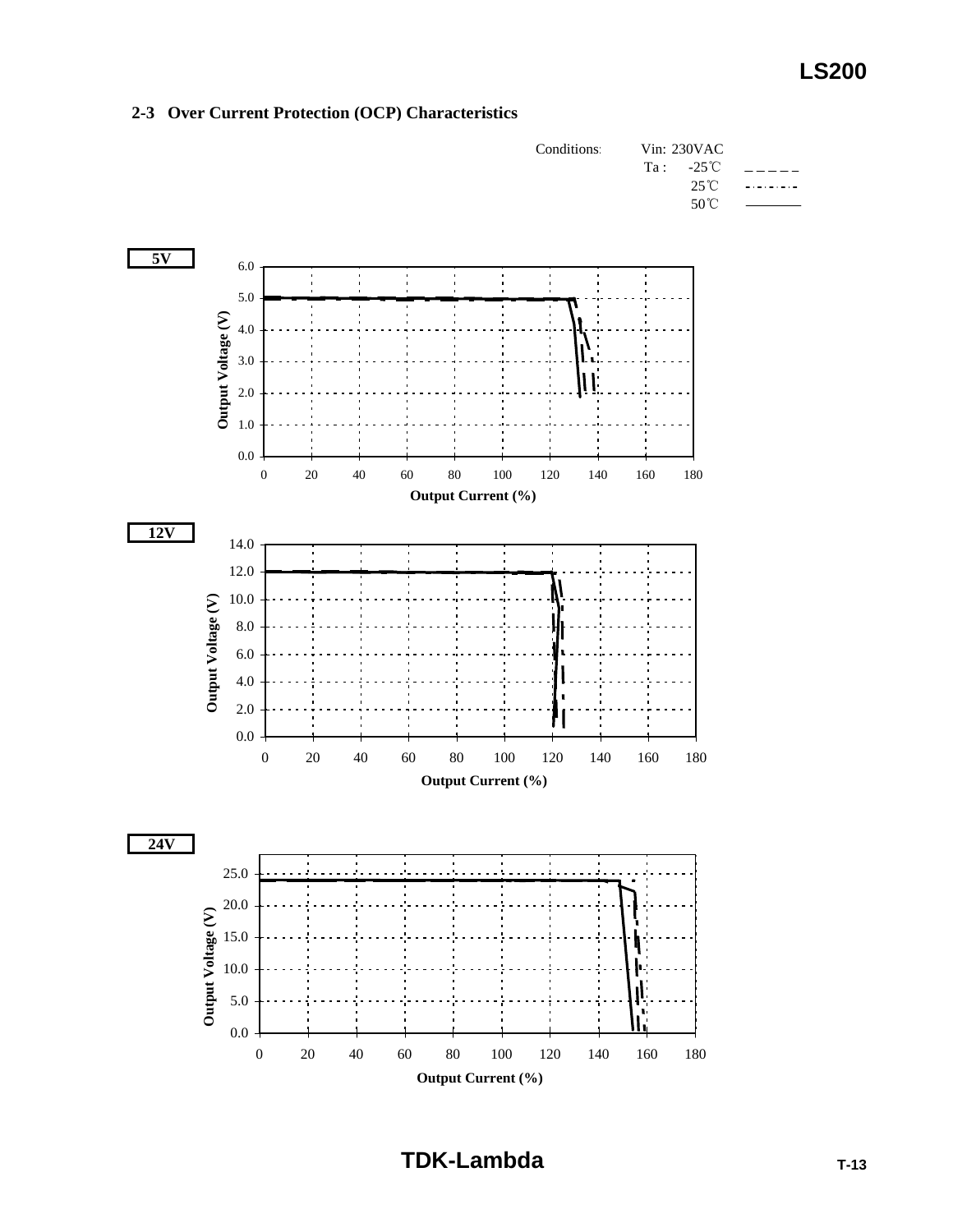

### **2-4 Over Voltage Protection (OVP) Characteristics**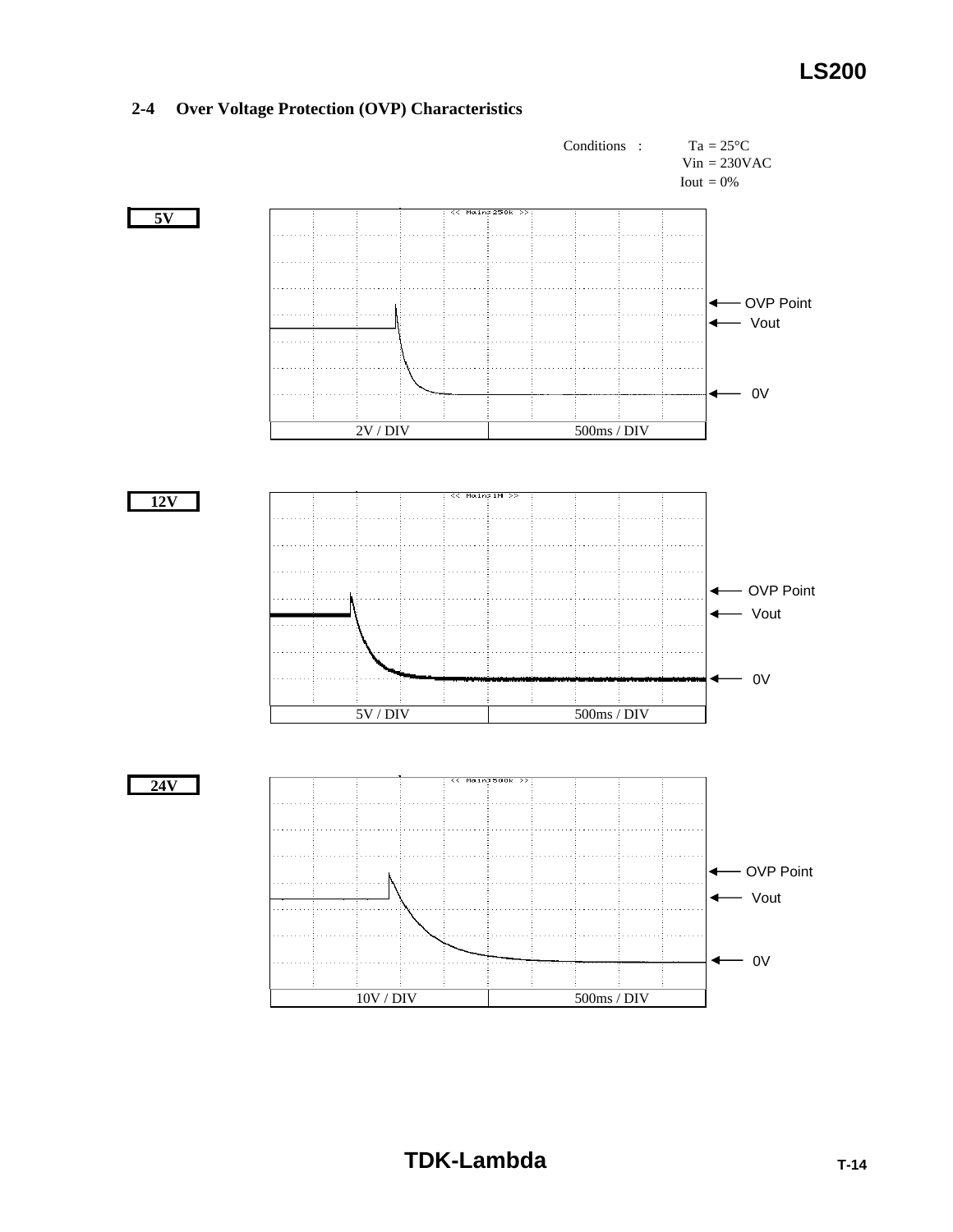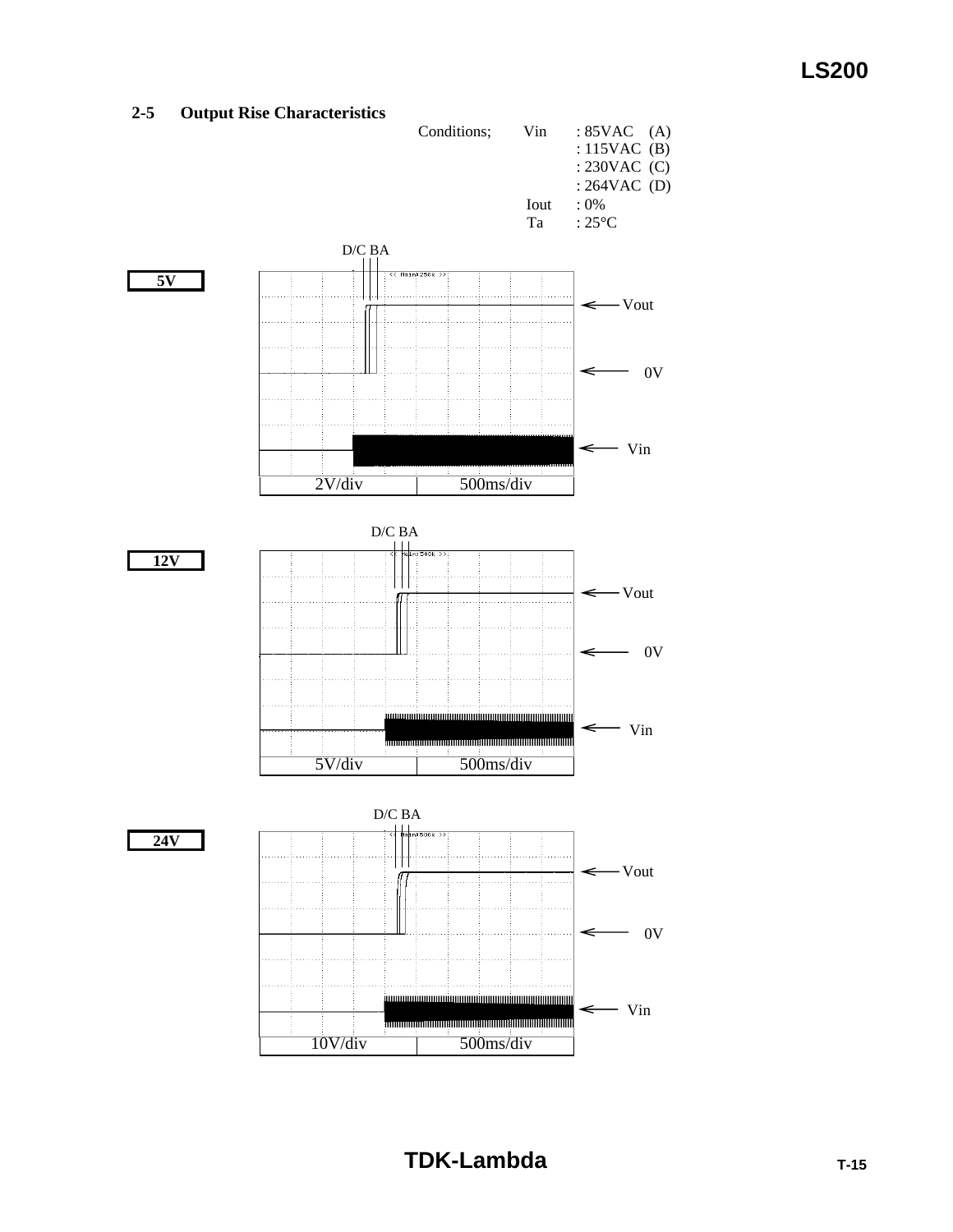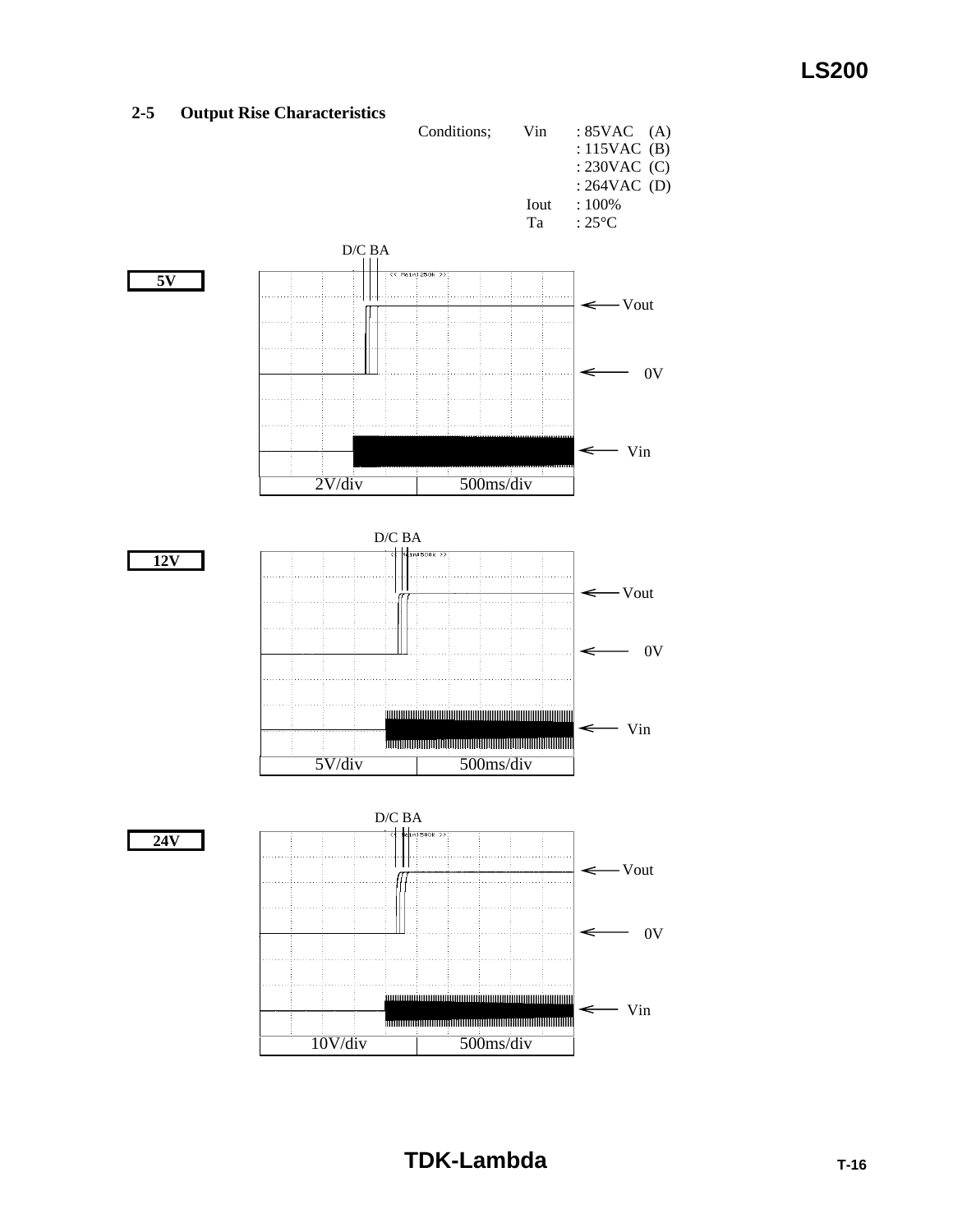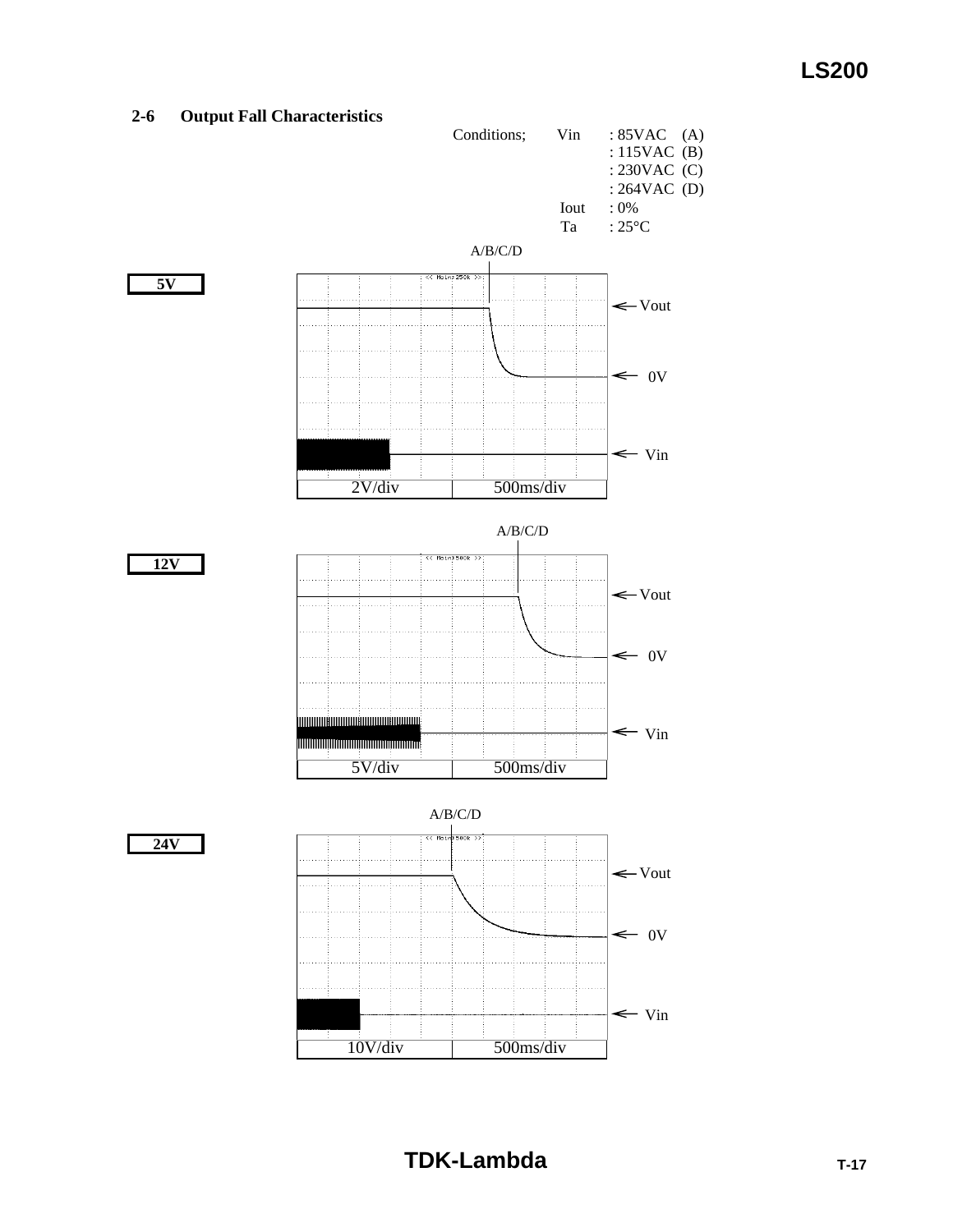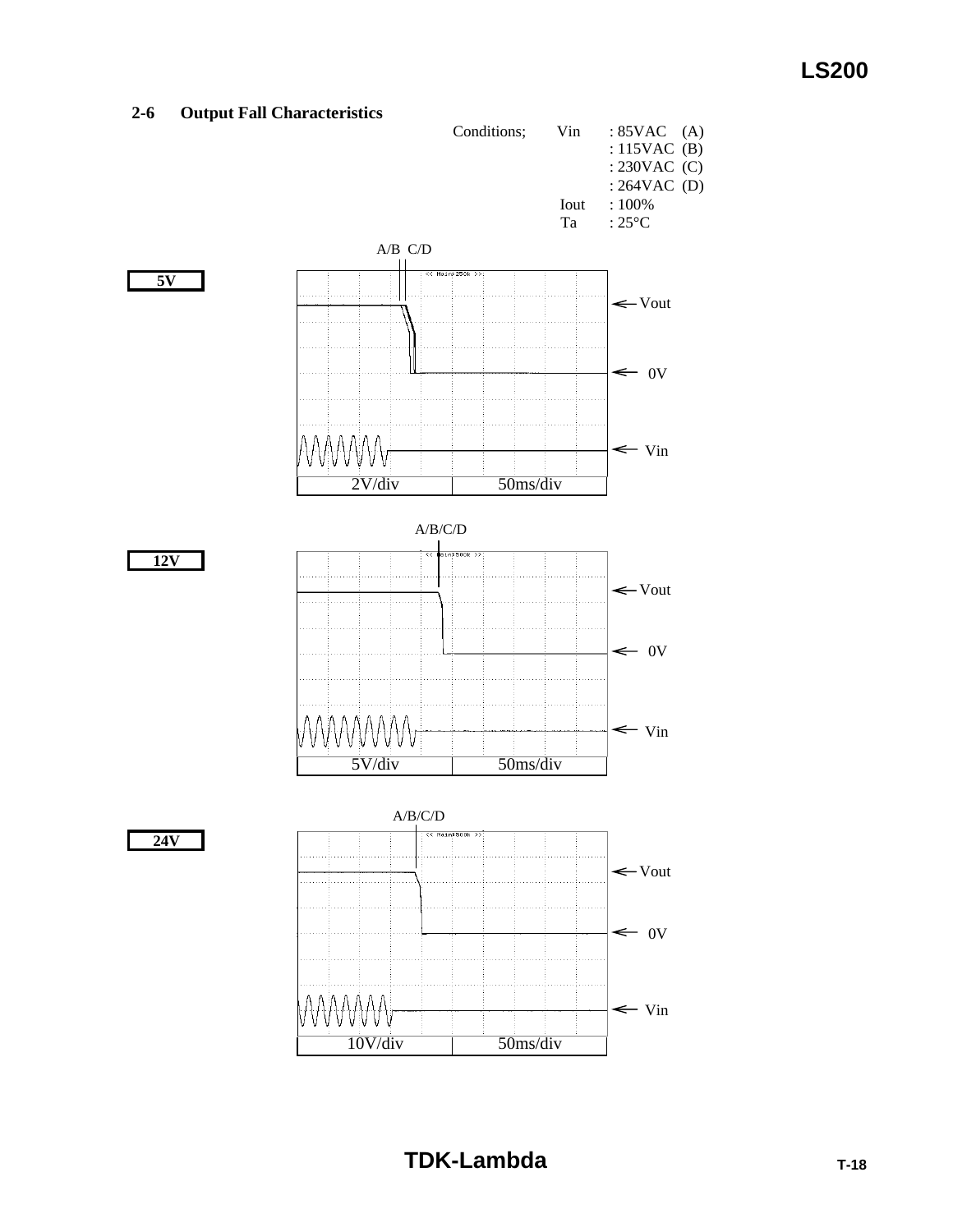

#### **2.7 Output Rise Characteristics With On/Off Control**

**TDK-Lambda TDK-Lambda**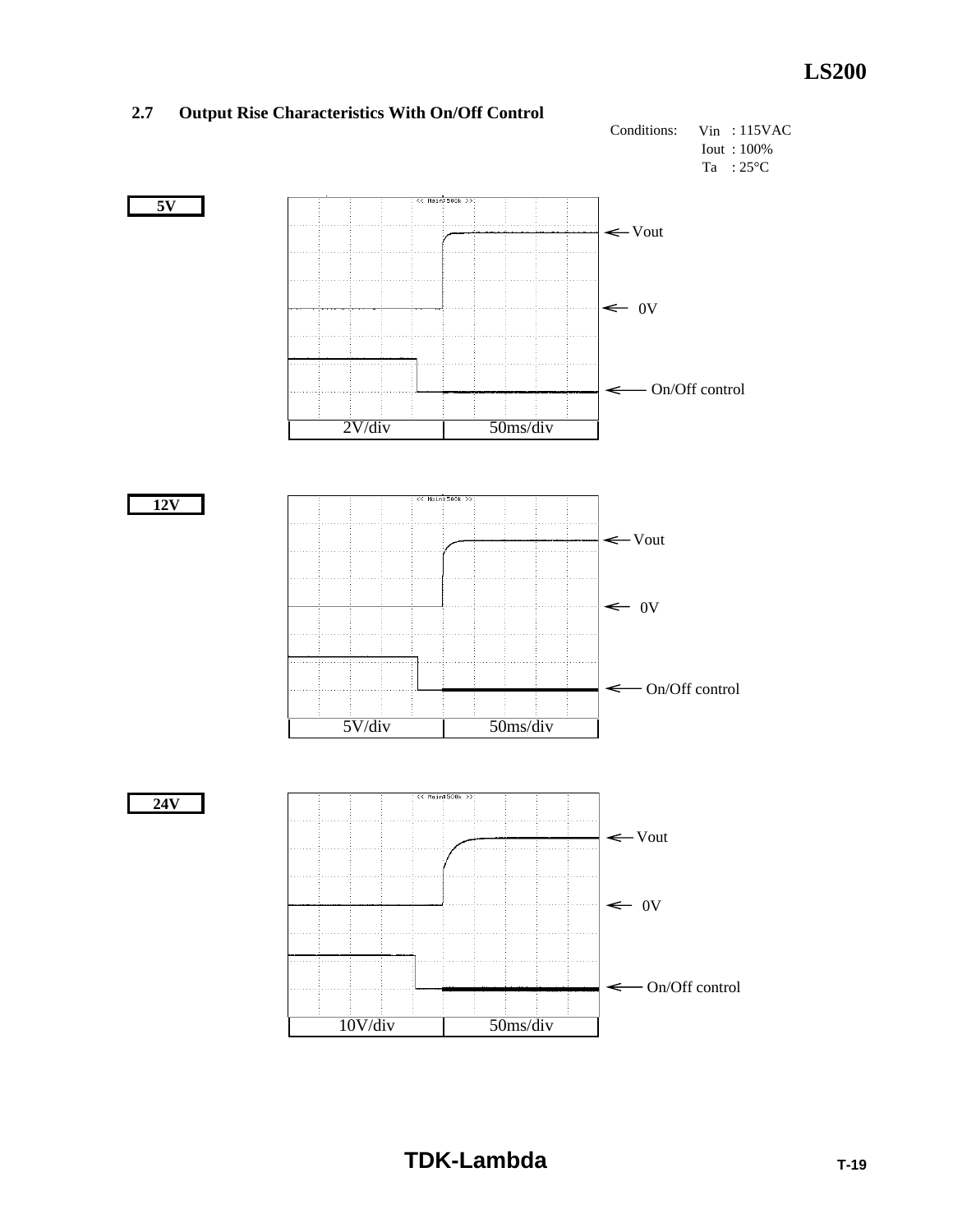

#### **2.7 Output Rise Characteristics With On/Off Control**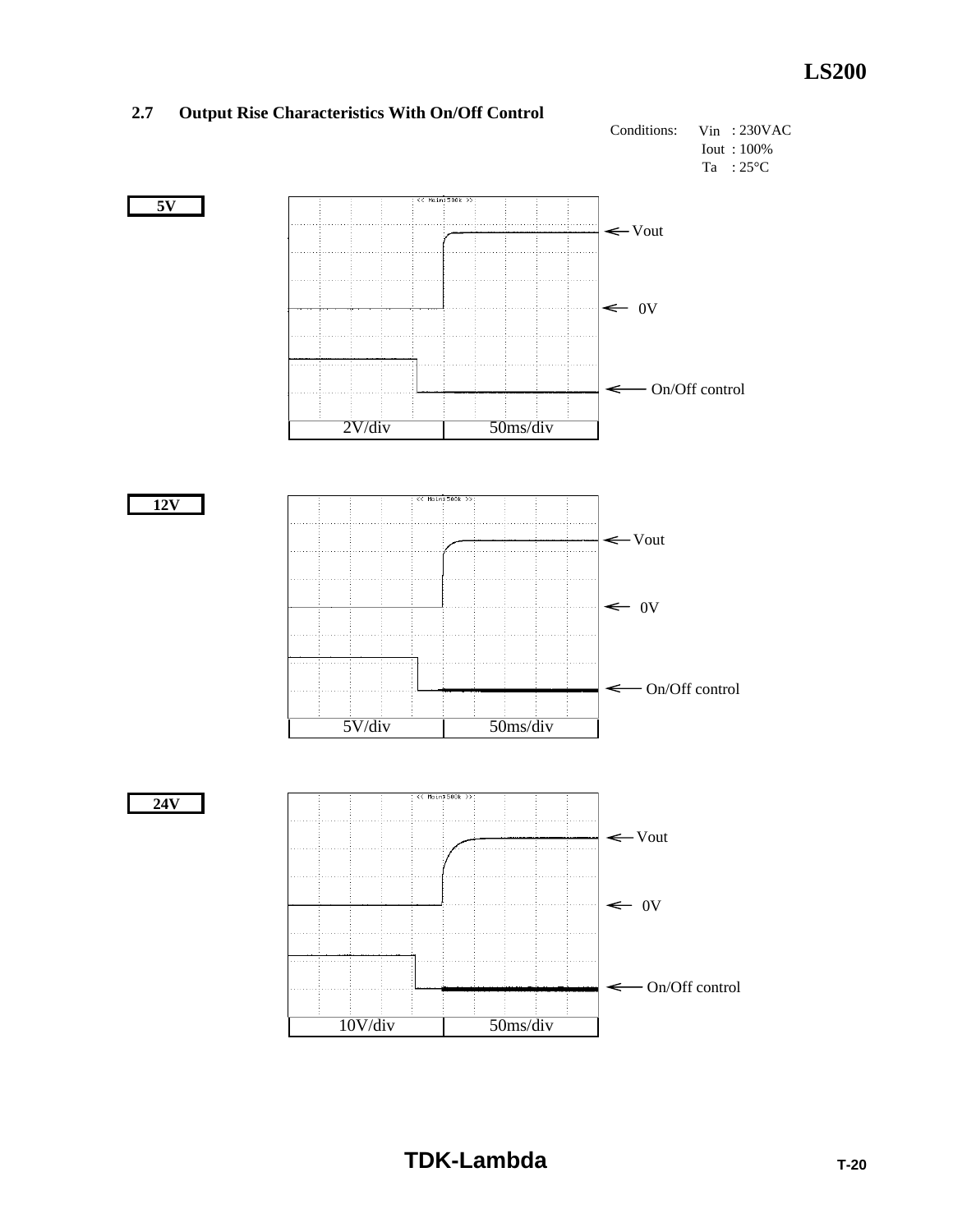![](_page_22_Figure_1.jpeg)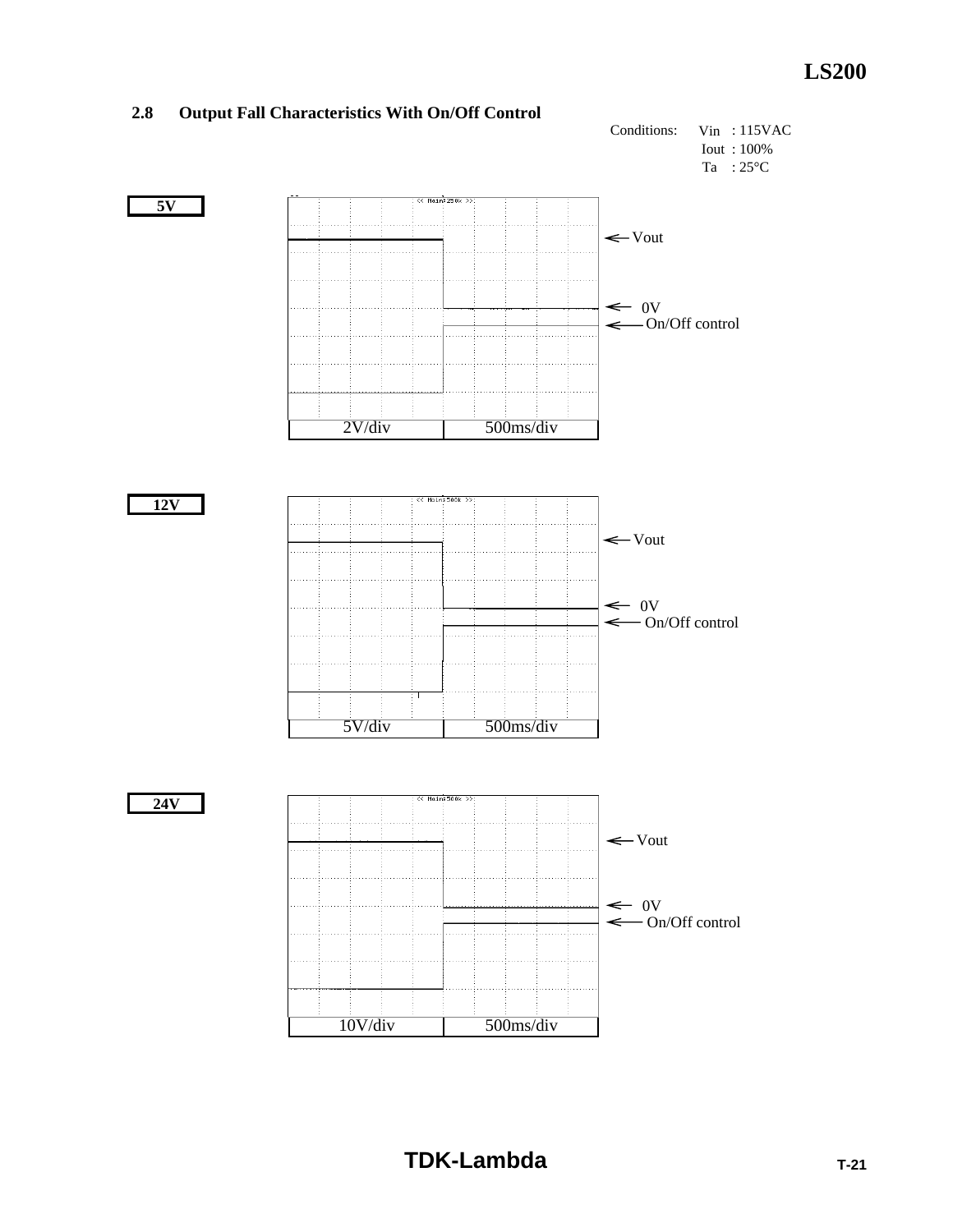![](_page_23_Figure_1.jpeg)

#### **2.8 Output Fall Characteristics With On/Off Control**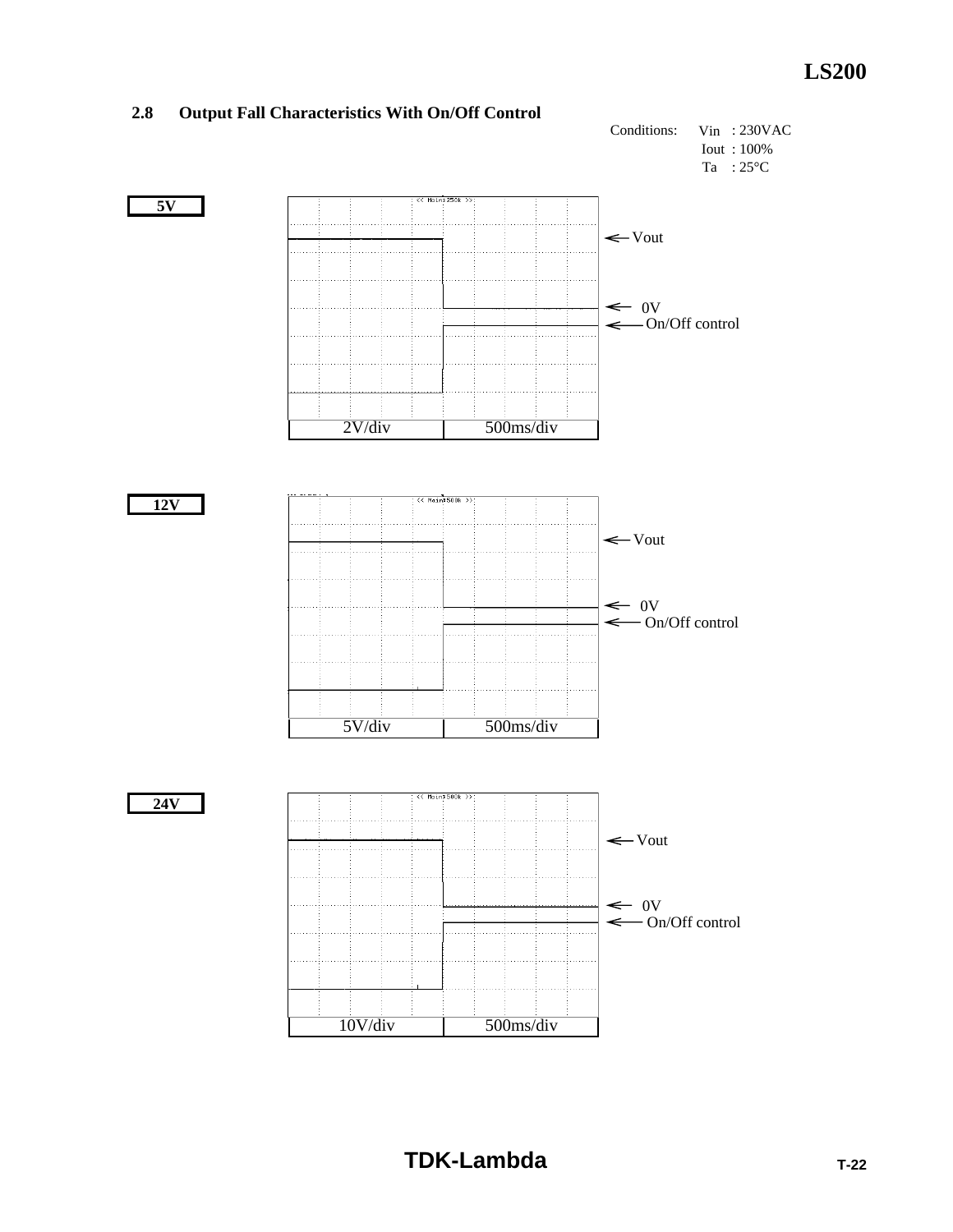### **2-9 Hold Up Time Characteristics**

![](_page_24_Figure_2.jpeg)

![](_page_24_Figure_3.jpeg)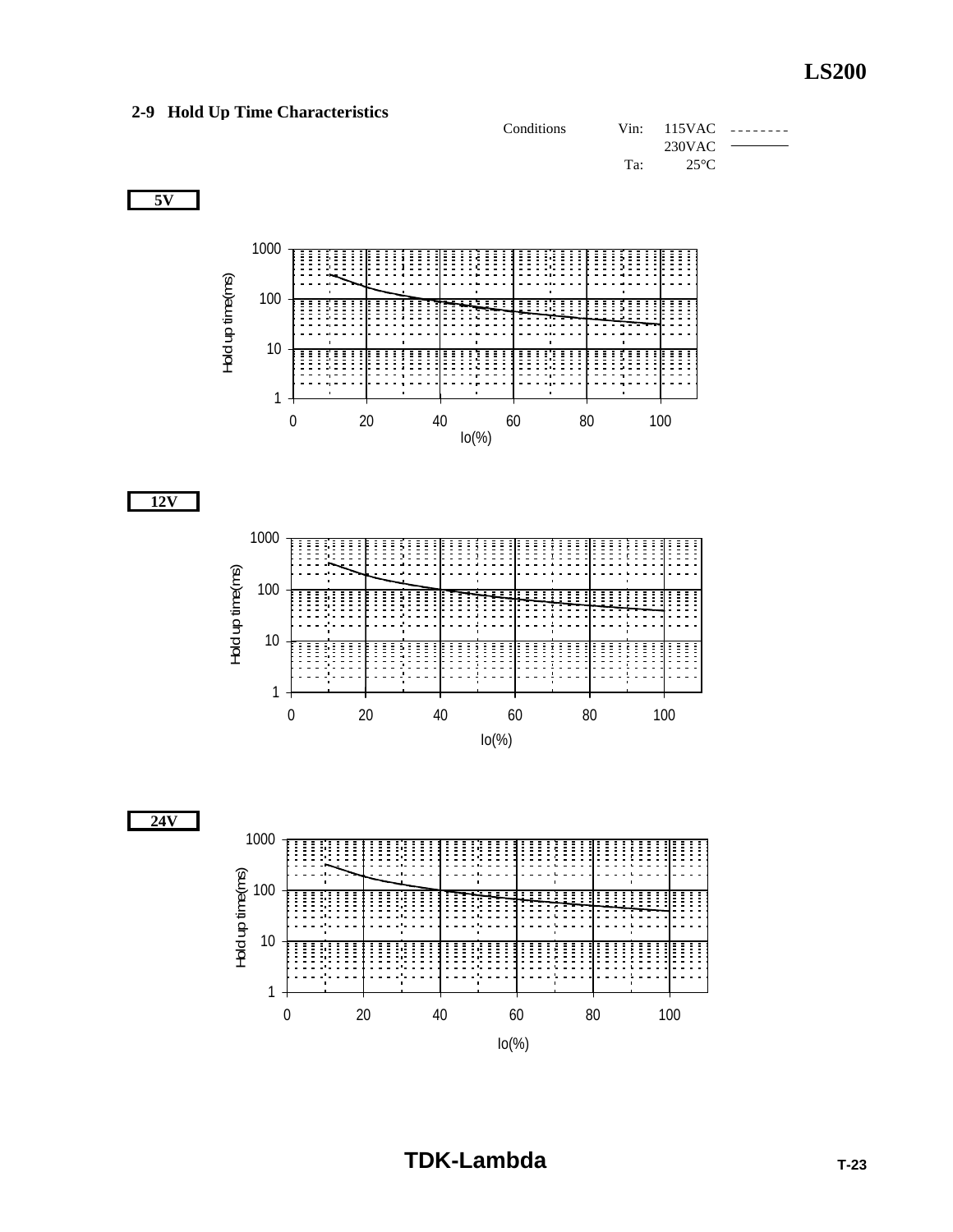![](_page_25_Figure_1.jpeg)

#### **2-10 Dynamic Line Response Characteristics**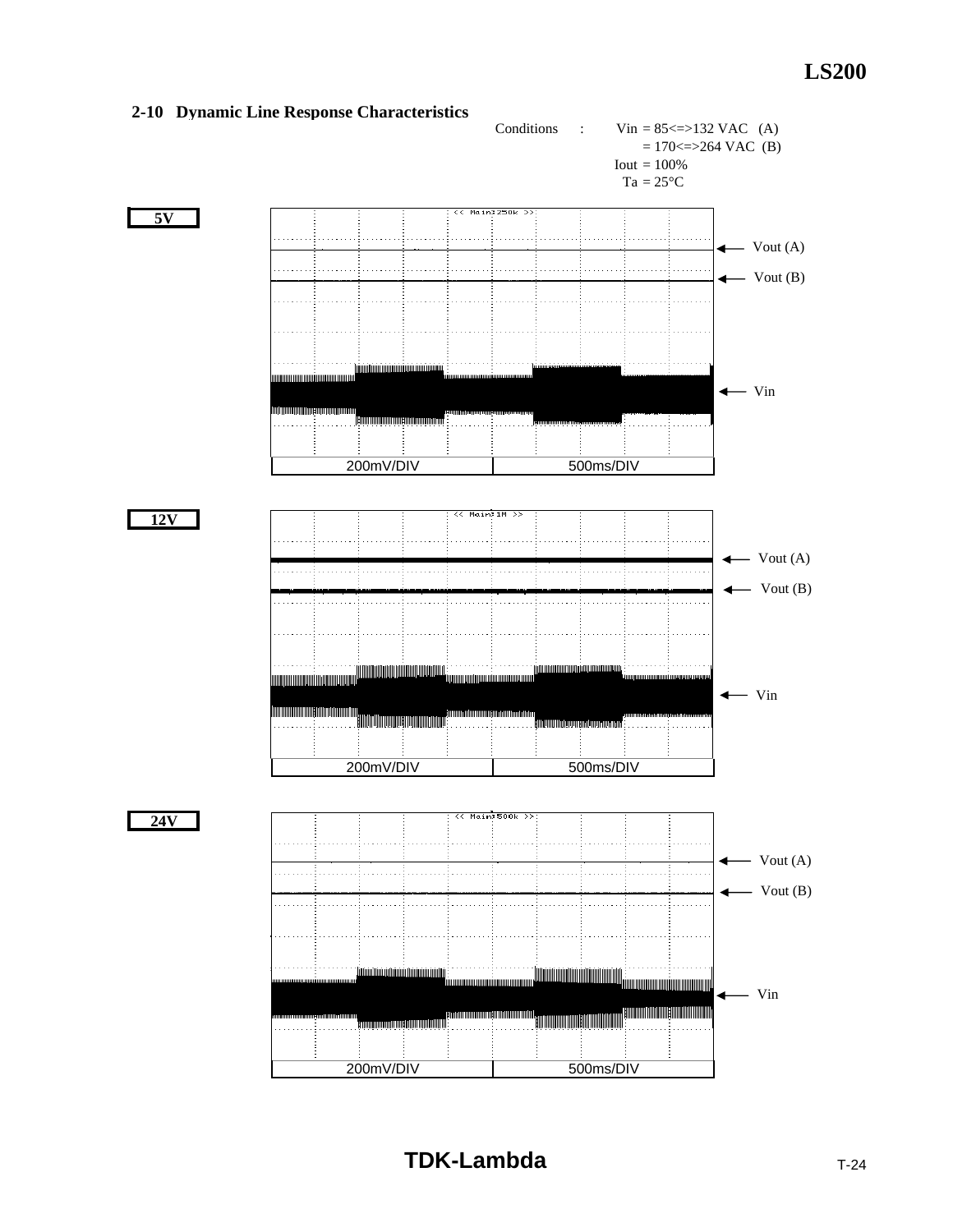#### **2-11 Dynamic Load Response Characteristics**

Conditions: Vin = 115VAC  $Ta = 25^{\circ}C$ 

**5V**

 $f=100Hz$ 

![](_page_26_Figure_5.jpeg)

![](_page_26_Figure_7.jpeg)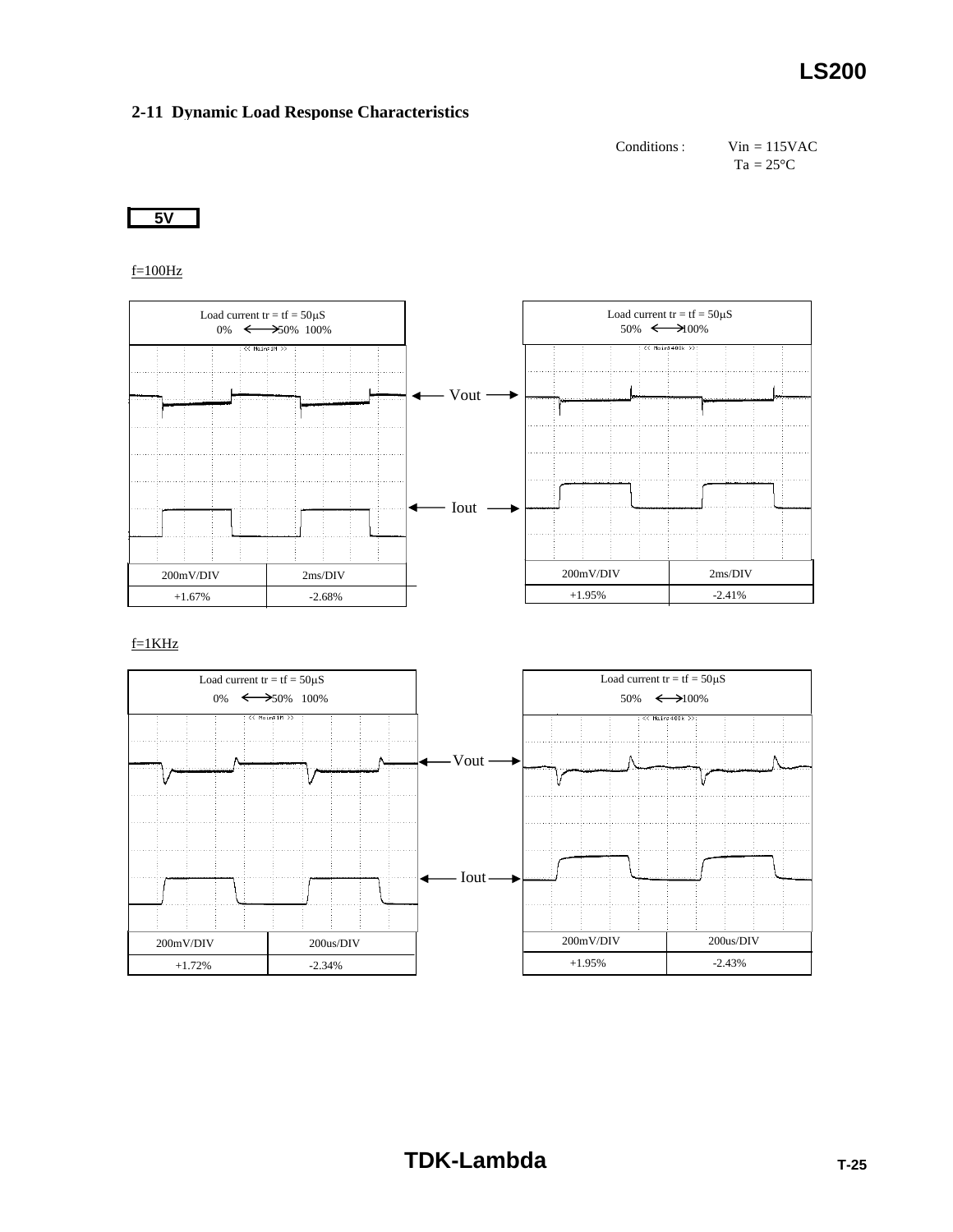#### **2-11 Dynamic Load Response Characteristics**

Conditions: Vin = 230VAC  $Ta = 25^{\circ}C$ 

**5V**

 $f=100Hz$ 

![](_page_27_Figure_5.jpeg)

![](_page_27_Figure_7.jpeg)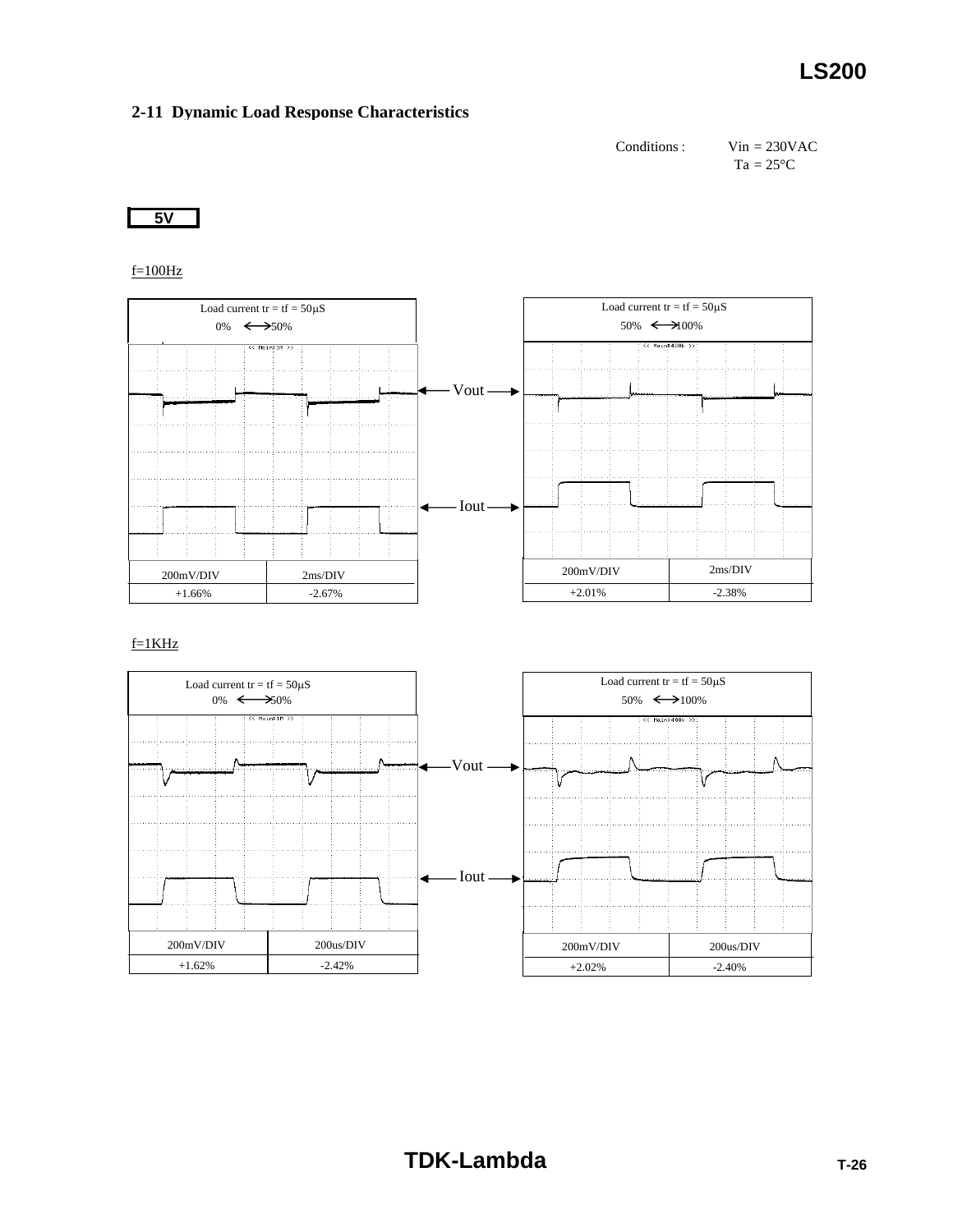#### **2-11 Dynamic Load Response Characteristics**

Conditions: Vin = 115VAC  $Ta = 25^{\circ}C$ 

**12V**

 $f=100Hz$ 

![](_page_28_Figure_5.jpeg)

![](_page_28_Figure_7.jpeg)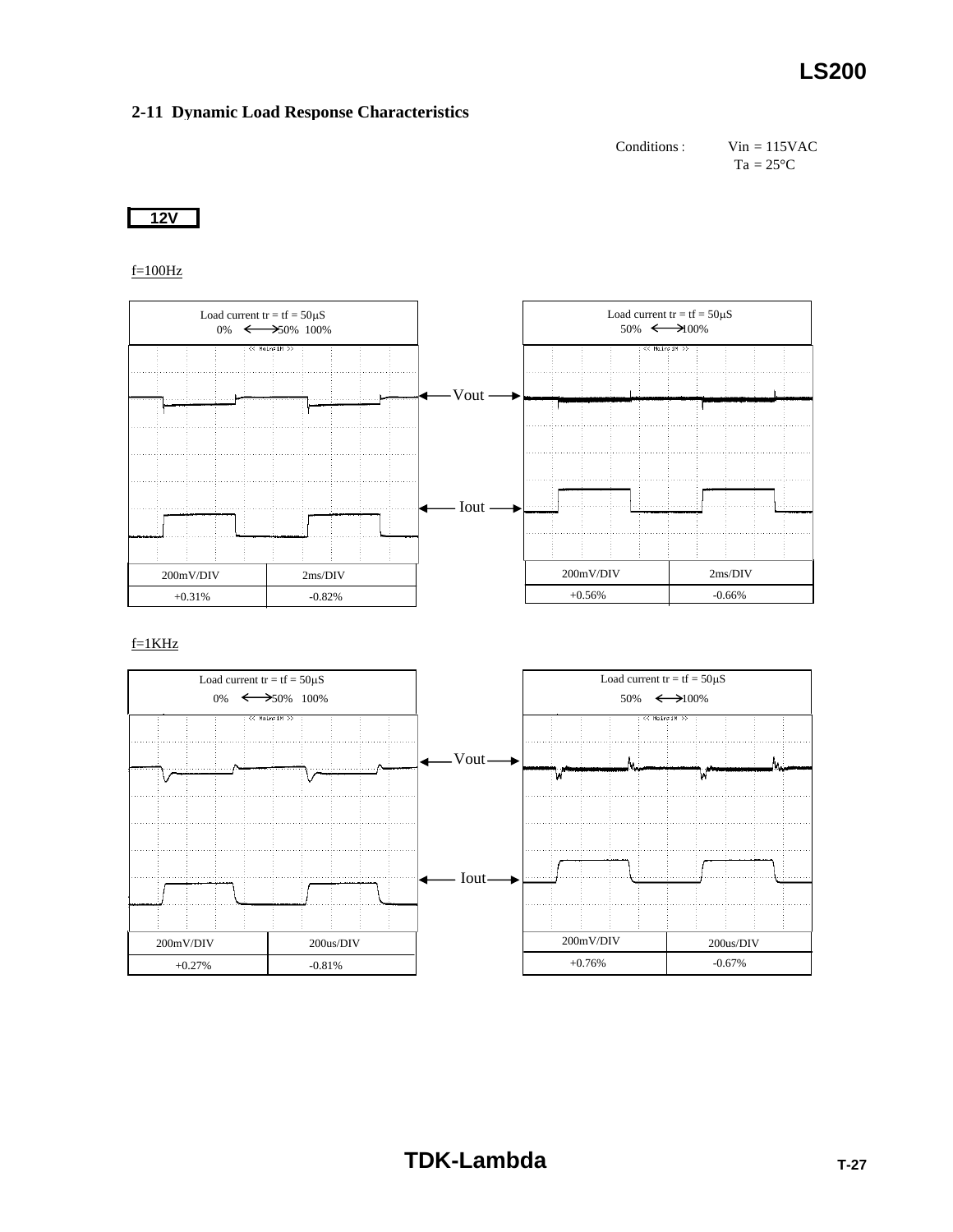#### **2-11 Dynamic Load Response Characteristics**

Conditions: Vin = 230VAC  $Ta = 25^{\circ}C$ 

**12V**

 $f=100Hz$ 

![](_page_29_Figure_5.jpeg)

![](_page_29_Figure_7.jpeg)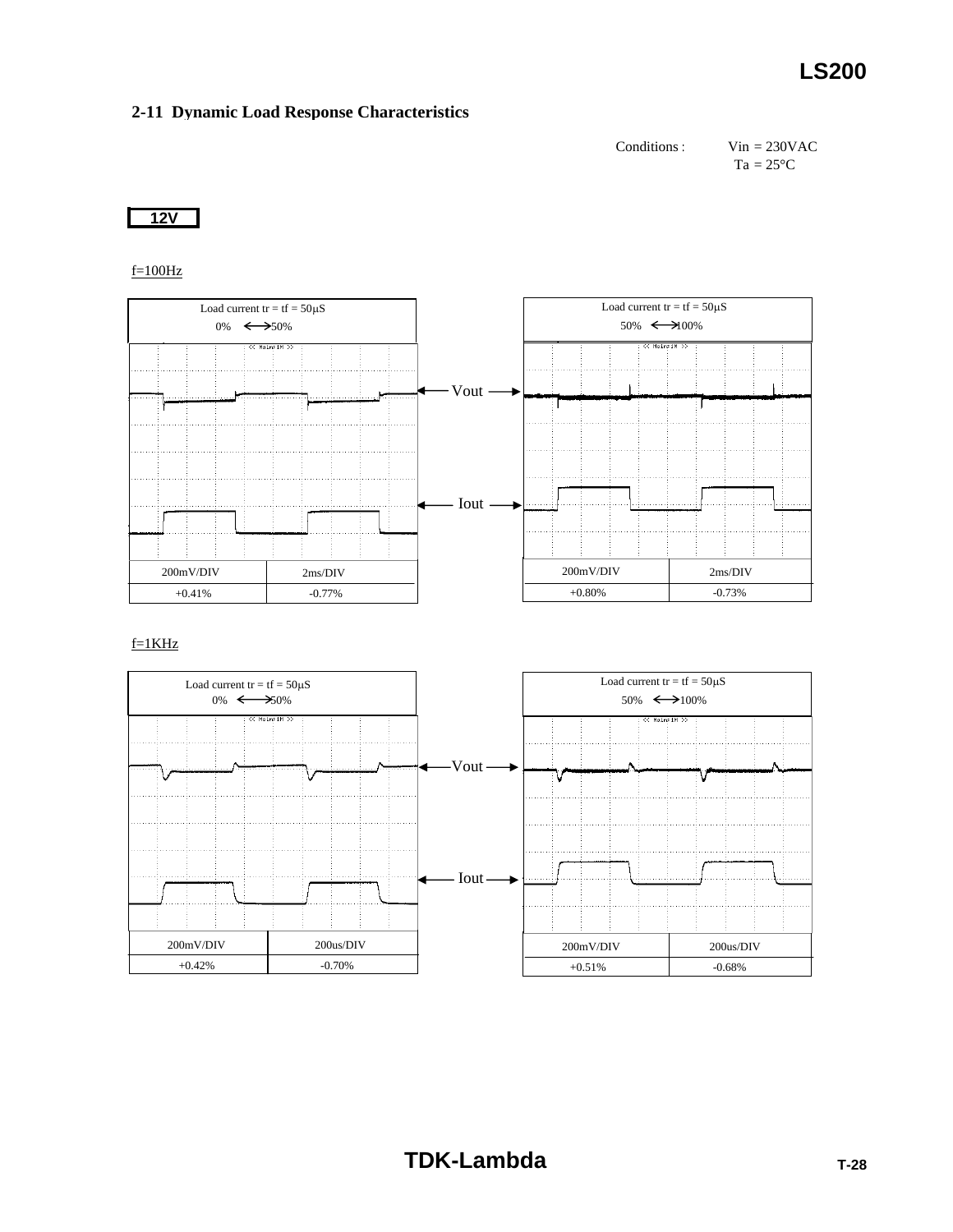#### **2-11 Dynamic Load Response Characteristics**

Conditions: Vin = 115VAC  $Ta = 25^{\circ}C$ 

**24V**

 $f=100Hz$ 

![](_page_30_Figure_5.jpeg)

![](_page_30_Figure_7.jpeg)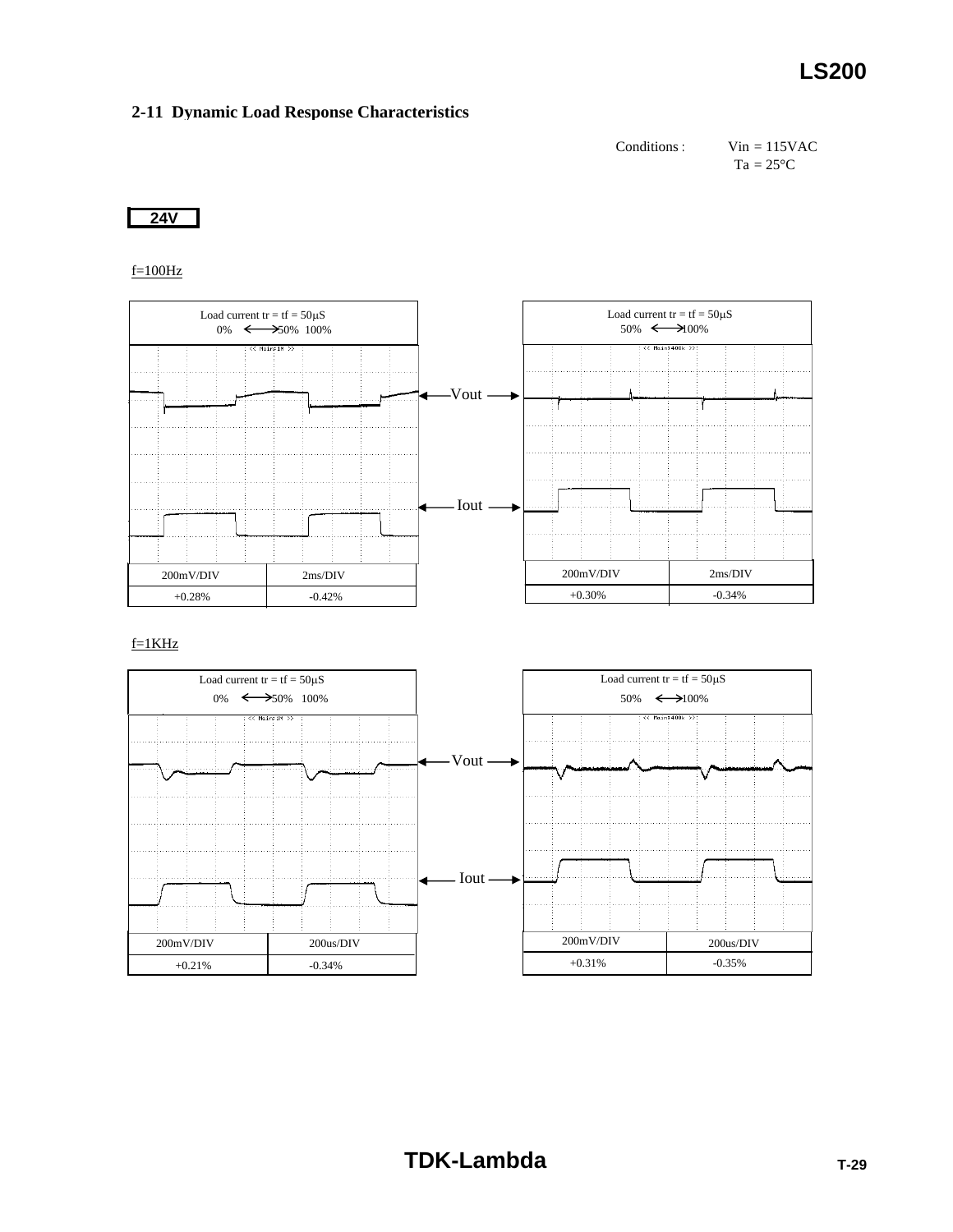#### **2-11 Dynamic Load Response Characteristics**

Conditions: Vin = 230VAC  $Ta = 25^{\circ}C$ 

**24V**

 $f=100Hz$ 

![](_page_31_Figure_5.jpeg)

![](_page_31_Figure_7.jpeg)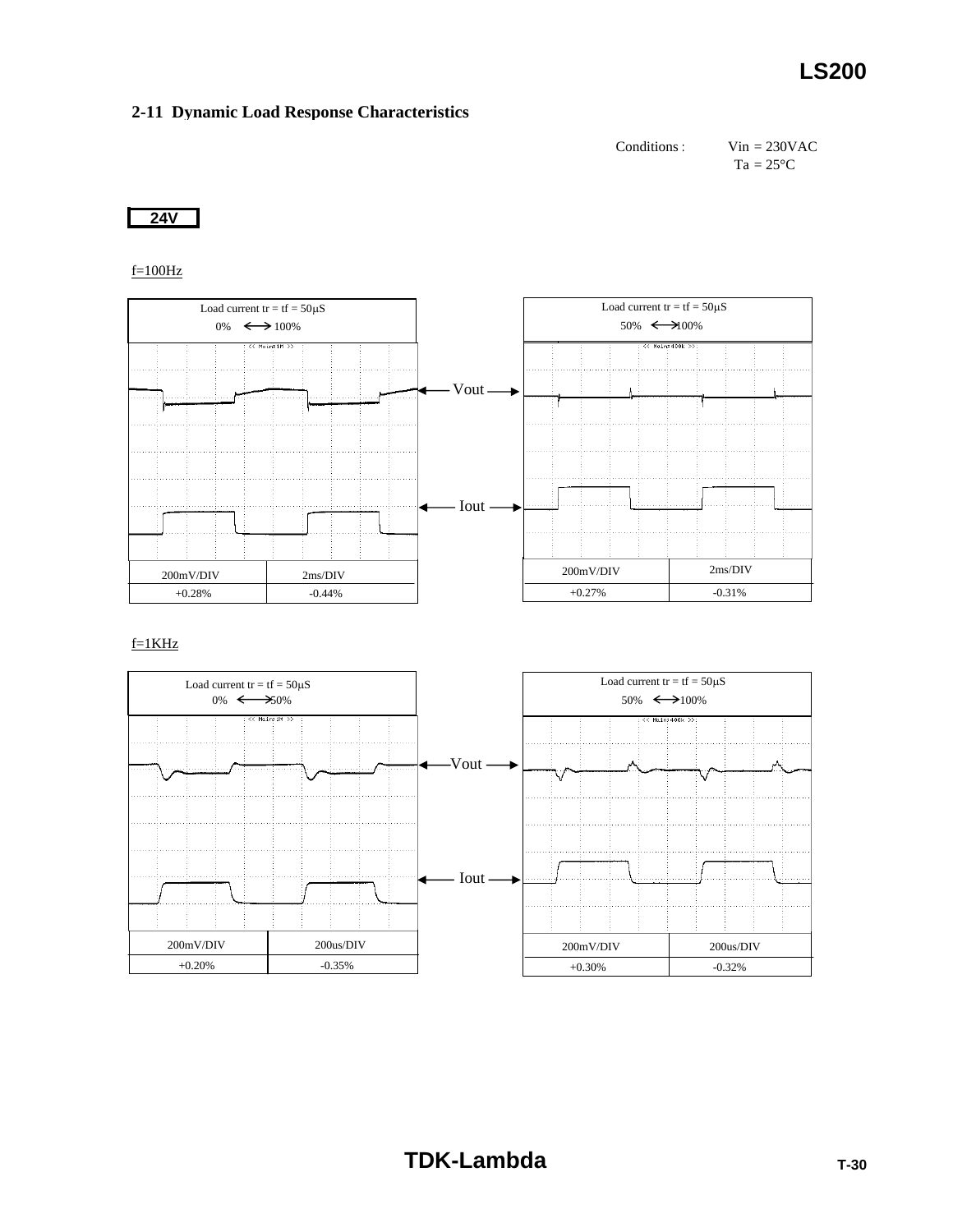![](_page_32_Figure_1.jpeg)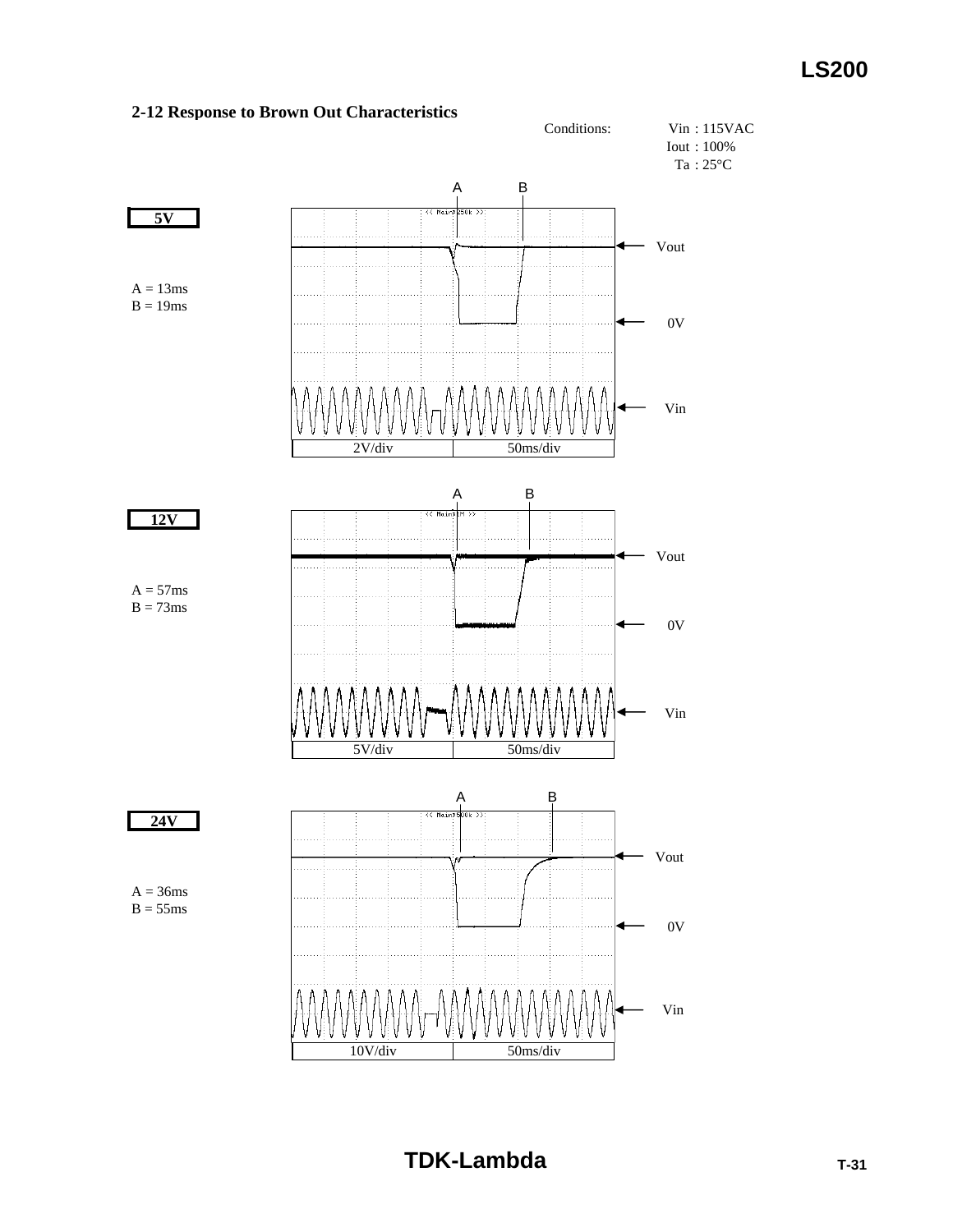![](_page_33_Figure_1.jpeg)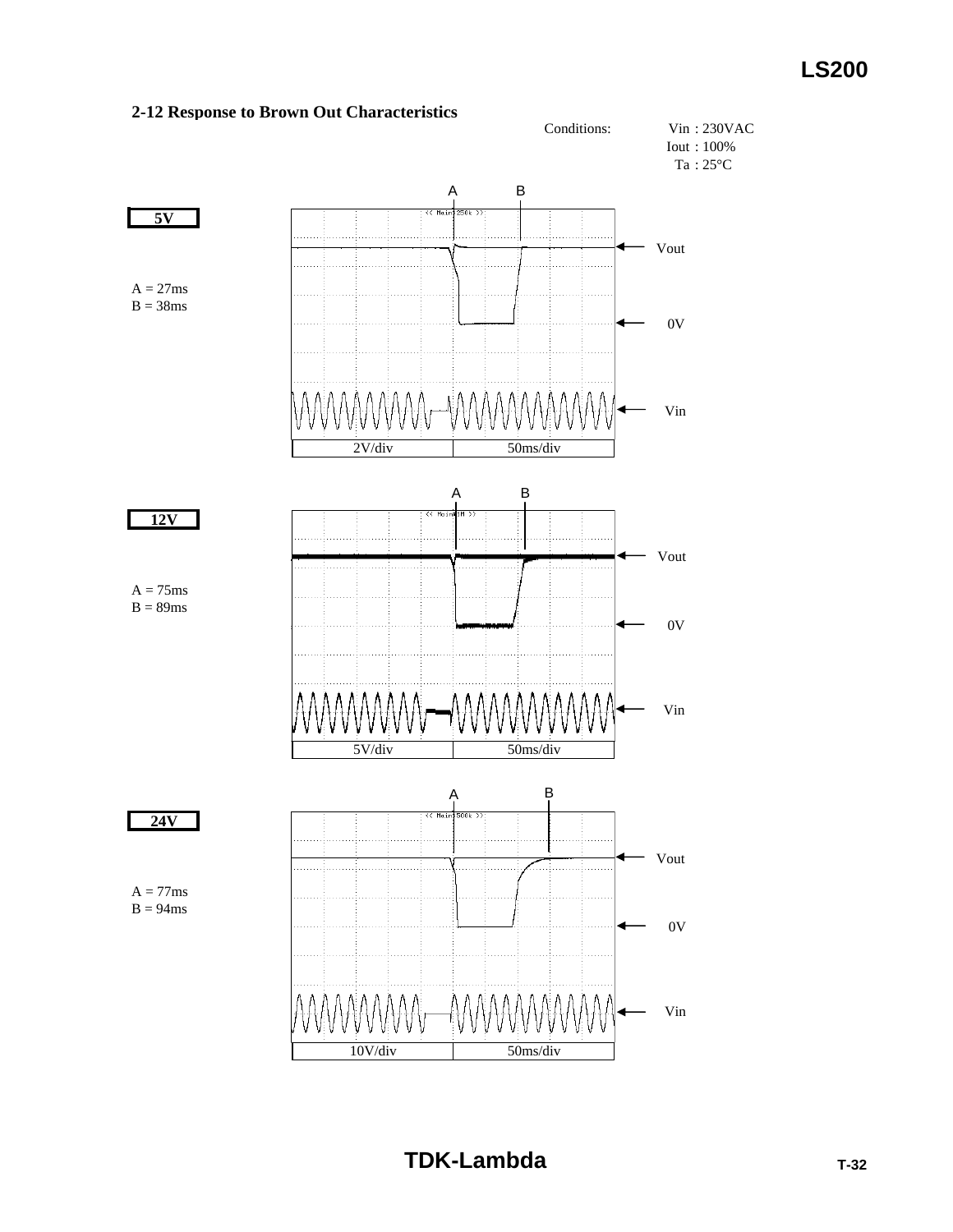### **2-13 Inrush Current**

![](_page_34_Figure_2.jpeg)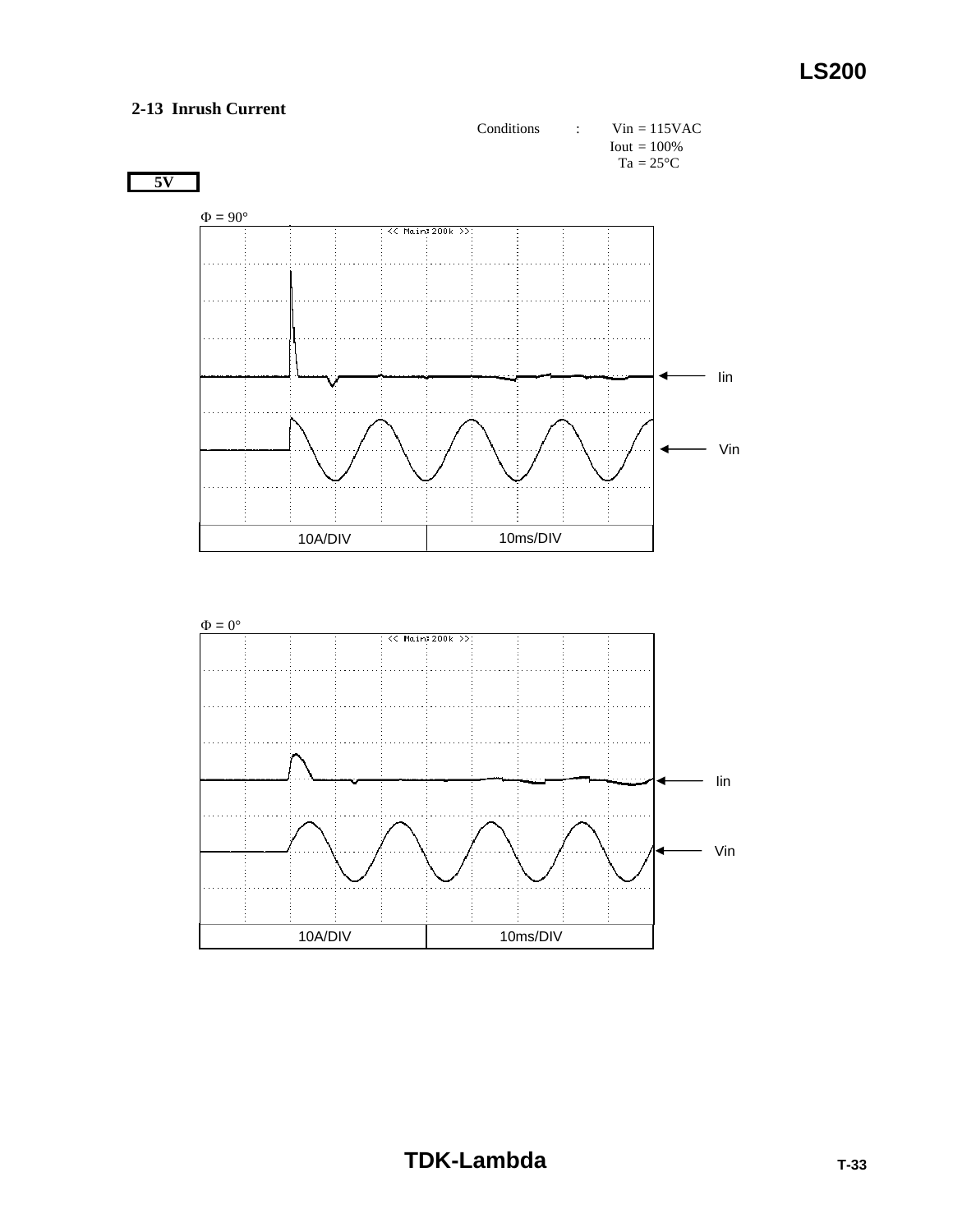### **2-13 Inrush Current**

![](_page_35_Figure_2.jpeg)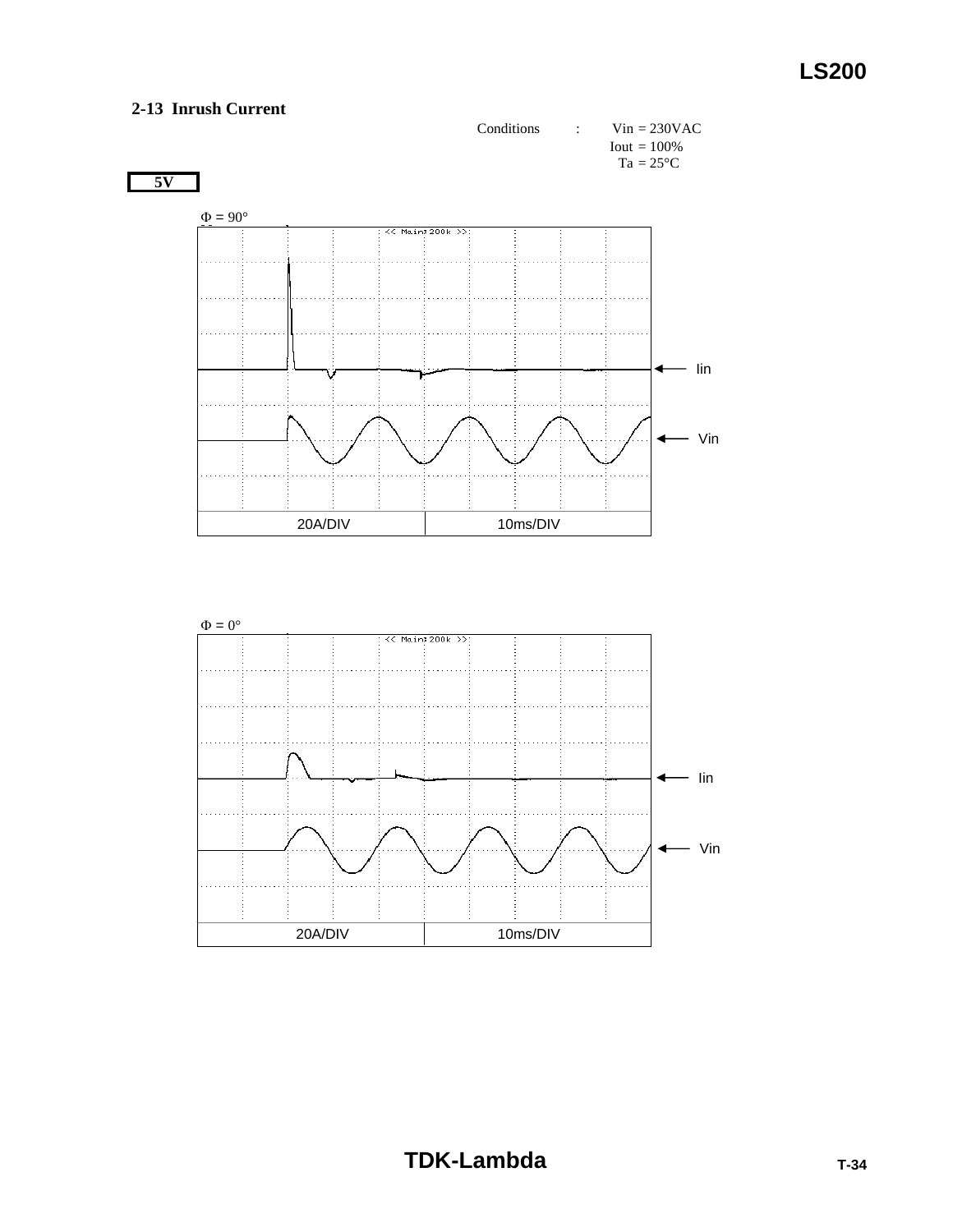### **2-14 Input Current Harmonics**

![](_page_36_Figure_2.jpeg)

![](_page_36_Figure_3.jpeg)

| Conditions : | $Vin = 230$ VAC          |
|--------------|--------------------------|
|              | $I_{\text{out}} = 100\%$ |
|              | $Ta = 25^{\circ}C$       |

![](_page_36_Figure_5.jpeg)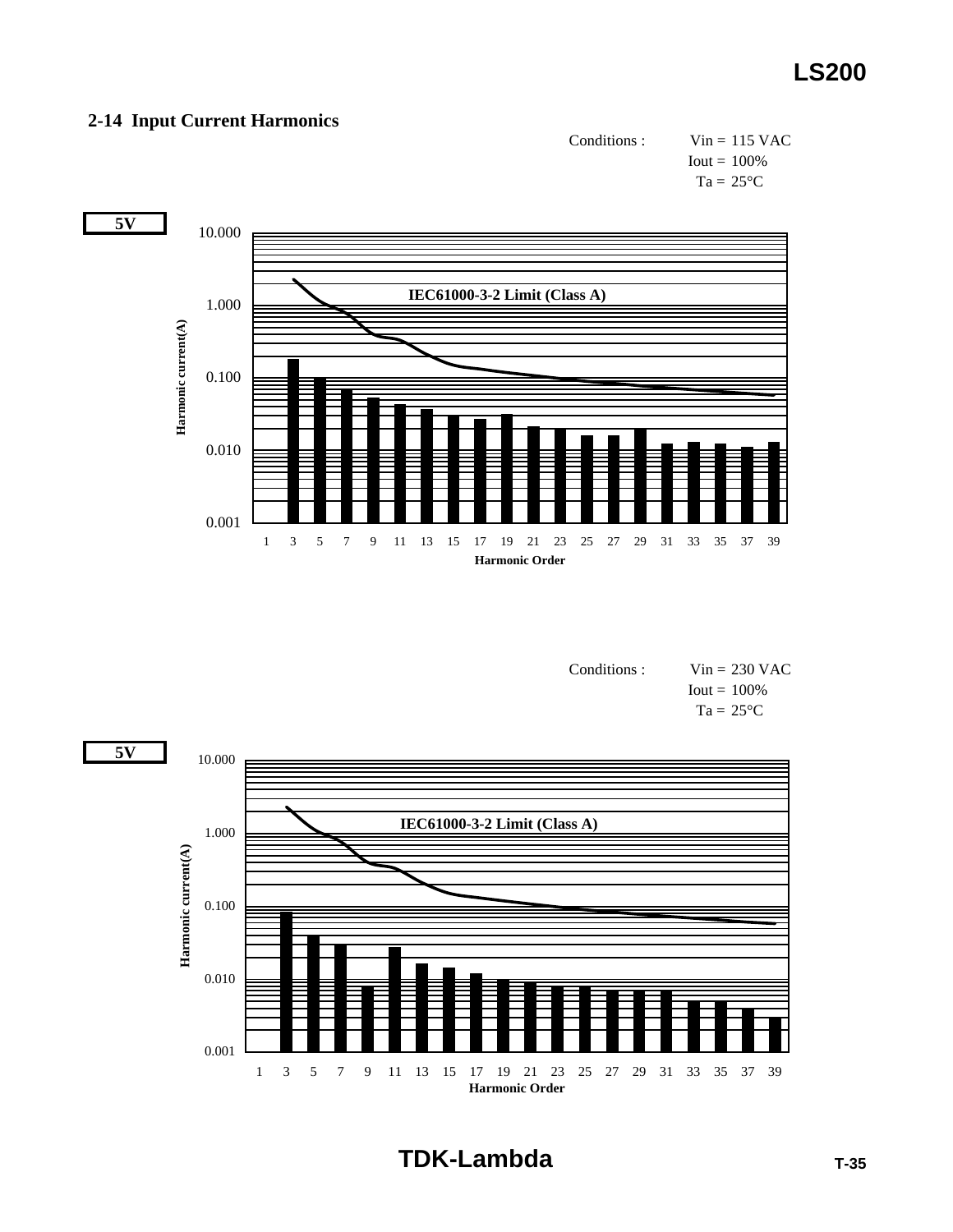![](_page_37_Figure_1.jpeg)

#### **2-15 Leakage Current Characteristics**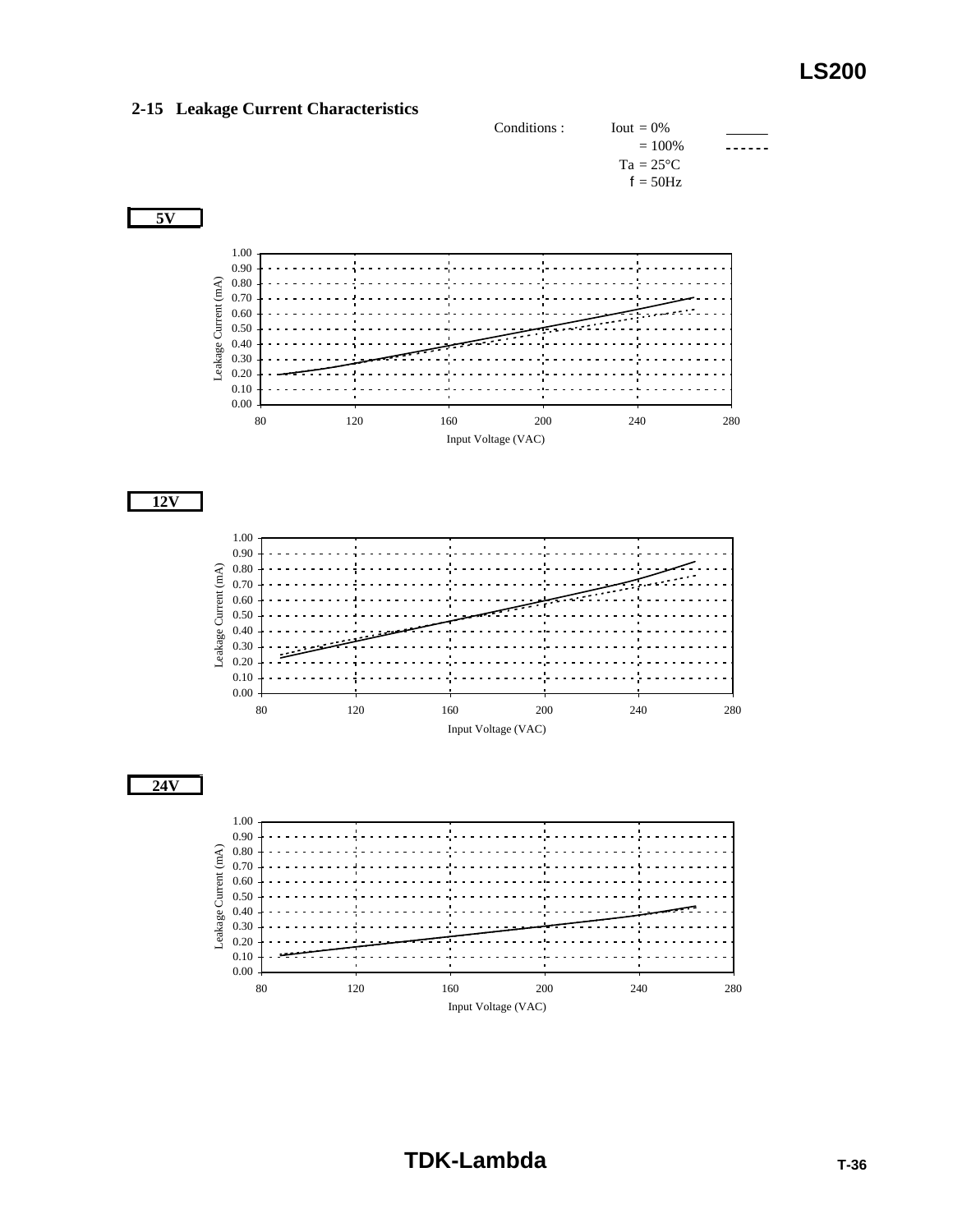#### **2-16 Output Ripple And Noise Waveform**

![](_page_38_Figure_2.jpeg)

**TDK-Lambda TDK-Lambda**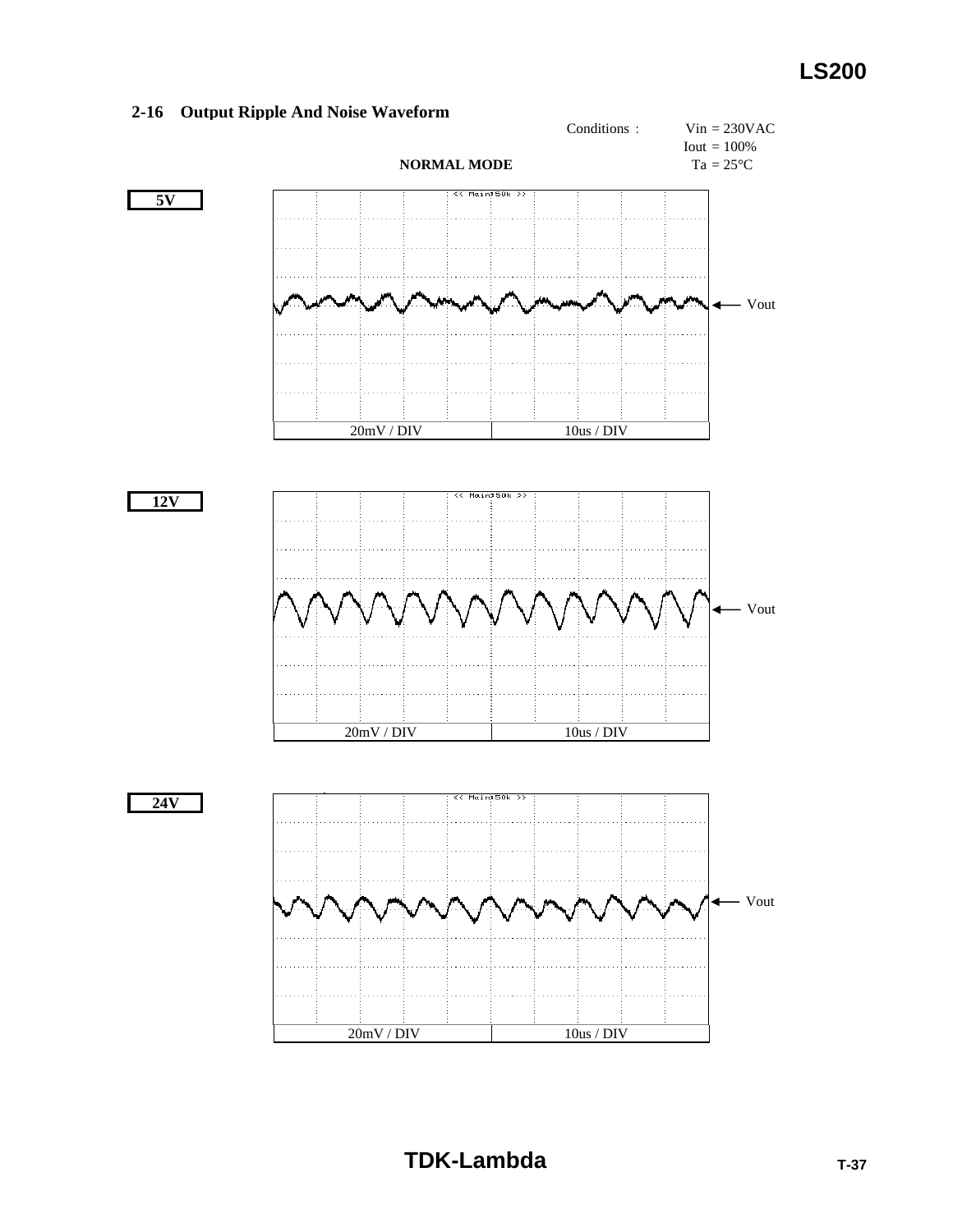#### **2-16 Output Ripple And Noise Waveform**

![](_page_39_Figure_2.jpeg)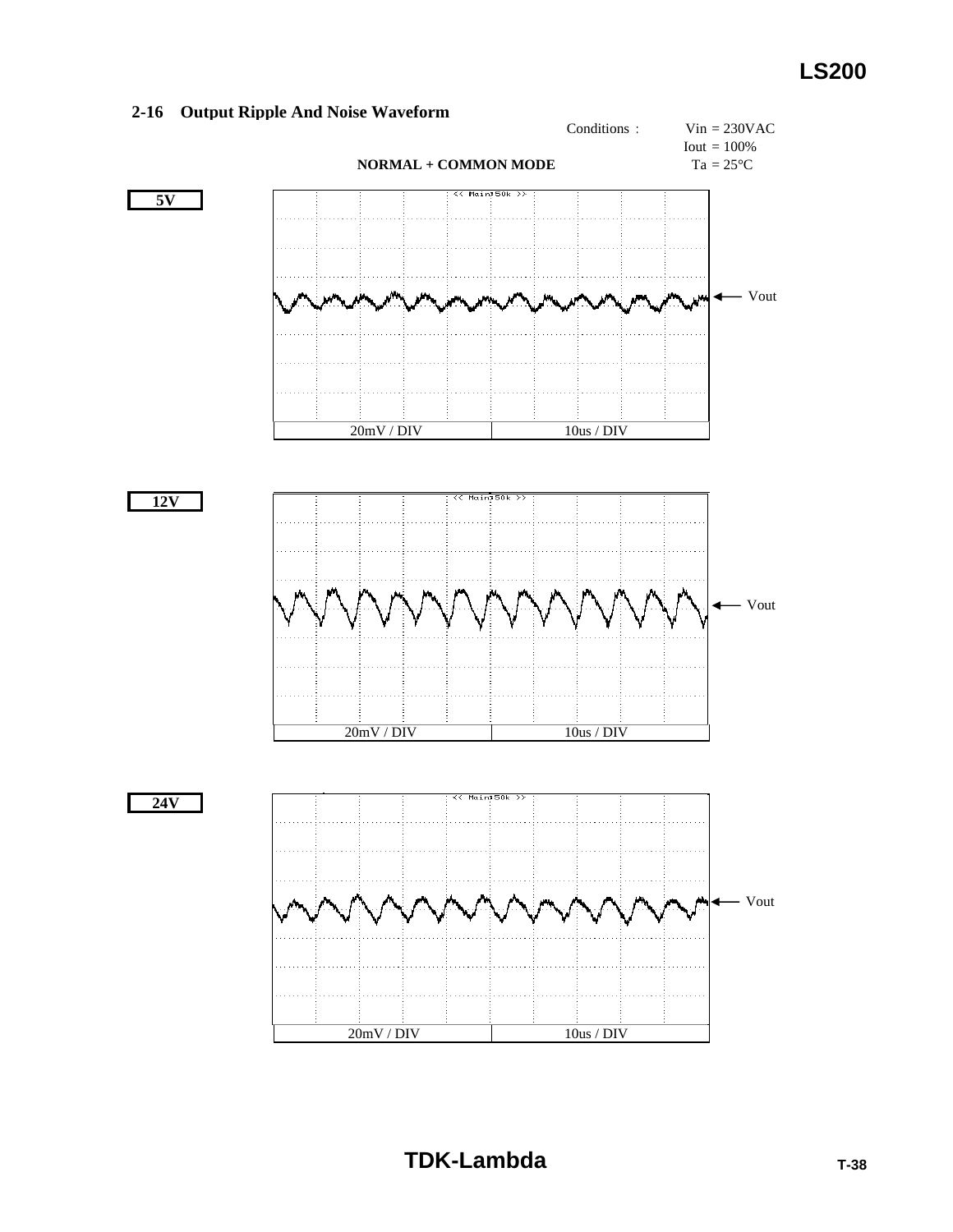![](_page_40_Figure_2.jpeg)

Iout : 100%

#### **Conducted Emission**

#### **5V**

| Phase : N |            |          |
|-----------|------------|----------|
| Point A   |            |          |
| Ref.      | (0.286MHz) |          |
| DATA      | I imit     | Measured |
|           | (dBuV)     | (dBuV)   |
| ОP        | 60.6       | 43       |
| A٧        | 50.6       | 42.6     |

| Phase: N                    |                  |                    |
|-----------------------------|------------------|--------------------|
| Ref.<br>Point B (24.752MHz) |                  |                    |
| <b>DATA</b>                 | I imit<br>(dBuV) | Measured<br>(dBuV) |
| ∩P                          | 60               | 44.5               |
|                             | 50               | 34.2               |

![](_page_40_Figure_8.jpeg)

 $\overline{\mathcal{K}}$ 

| Phase : N |            |          |
|-----------|------------|----------|
| Point A   |            |          |
| Ref.      | (0.280MHz) |          |
| DATA      | Limit      | Measured |
|           | (dBuV)     | (dBuV)   |
| ΩP        | 60.8       | 37.5     |
| ΔV        | 50.8       |          |

Phase : L Point B

| IRef. | (12.823MHz) |          |
|-------|-------------|----------|
| DATA  | I imit      | Measured |
|       | (dBuV)      | (dBuV)   |
| ∩P    | 60          | 25.6     |
|       | 50          | 18.6     |

![](_page_40_Figure_13.jpeg)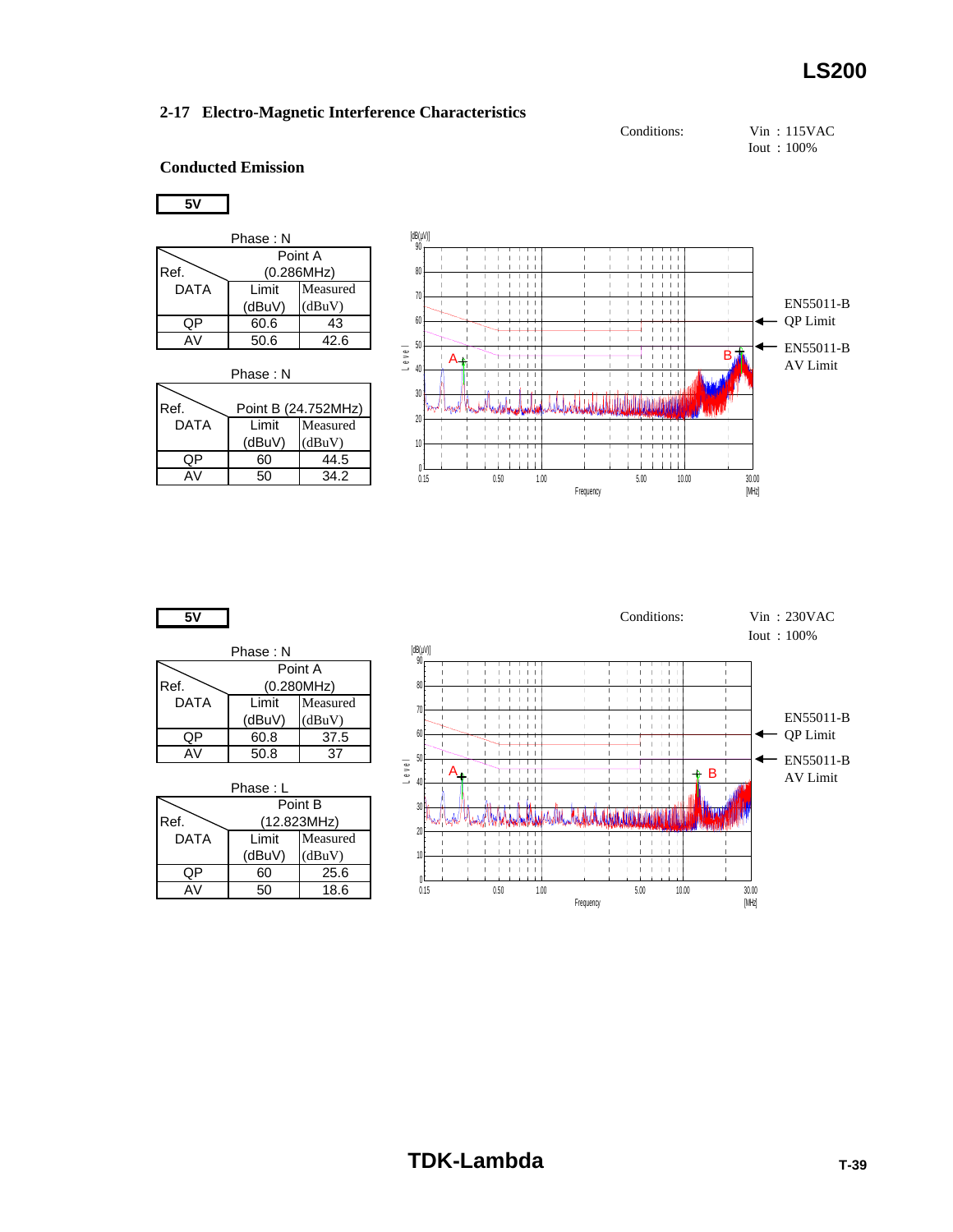Conditions: Vin : 115VAC

Iout : 100%

### **Conducted Emission**

### **12V**

| Phase : L   |             |          |
|-------------|-------------|----------|
| Point A     |             |          |
| Ref.        | (25.854MHz) |          |
| <b>DATA</b> | Limit       | Measured |
|             | (dBuV)      | (dBuV)   |
| QP          | 60          | 39.3     |
| AV.         | 50          | 39       |

![](_page_41_Figure_7.jpeg)

![](_page_41_Figure_8.jpeg)

Ref. DATA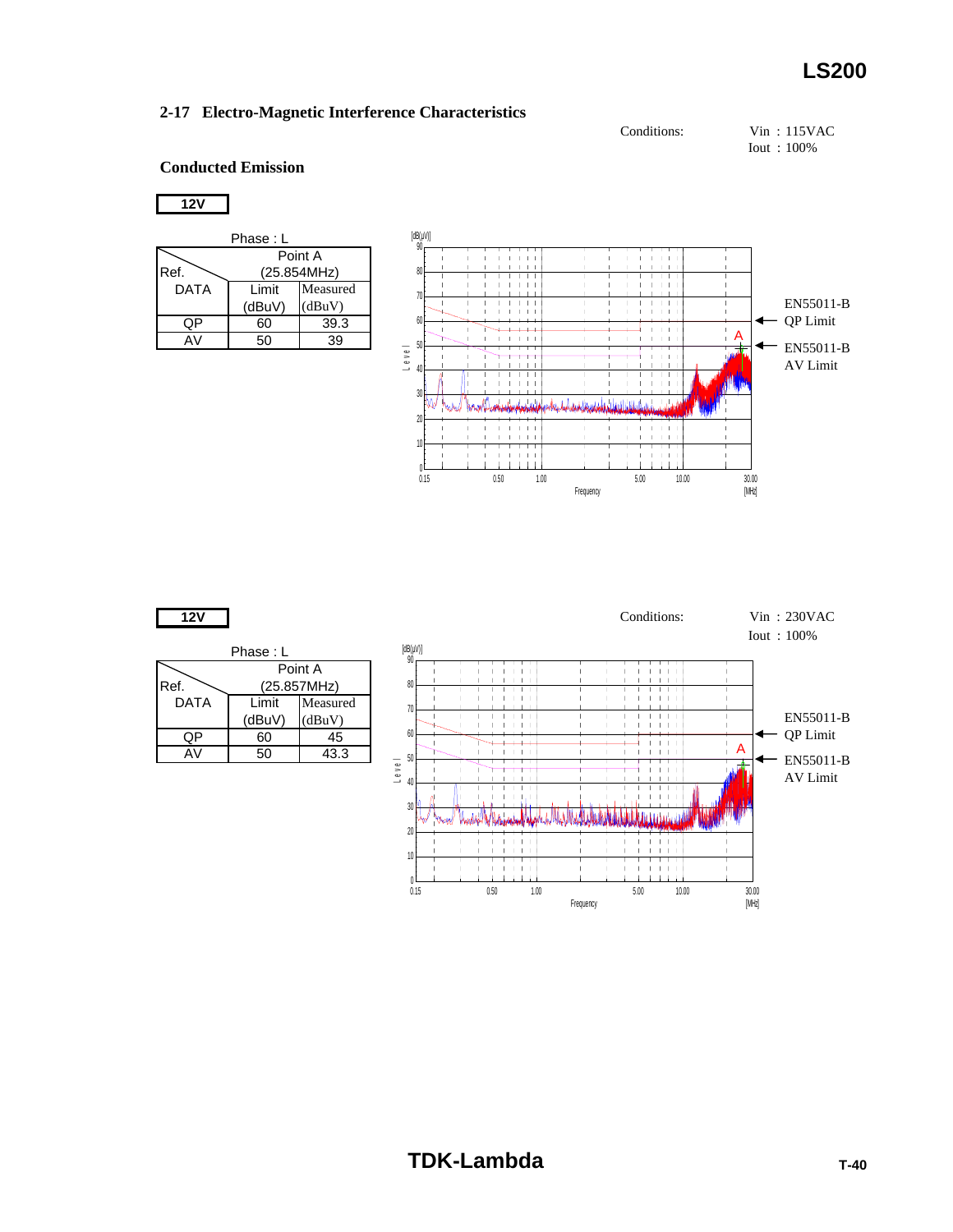![](_page_42_Figure_2.jpeg)

Iout : 100%

### **Conducted Emission**

### **24V**

| Phase: N |             |          |  |
|----------|-------------|----------|--|
|          | Point A     |          |  |
| Ref.     | (0.198 MHz) |          |  |
| DATA     | I imit      | Measured |  |
|          | (dBuV)      | (dBuV)   |  |
| OР       | 63.7        | 43.7     |  |
| AV       | 53.7        | 38.1     |  |
|          |             |          |  |

| Phase : L   |        |                     |
|-------------|--------|---------------------|
|             |        |                     |
| Ref.        |        | Point B (13.938MHz) |
| <b>DATA</b> | I imit | Measured            |
|             | (dBuV) | (dBuV)              |
| (JP         | 60     | 30.5                |
| A٧          | 50     | 31.4                |

![](_page_42_Figure_8.jpeg)

![](_page_42_Figure_9.jpeg)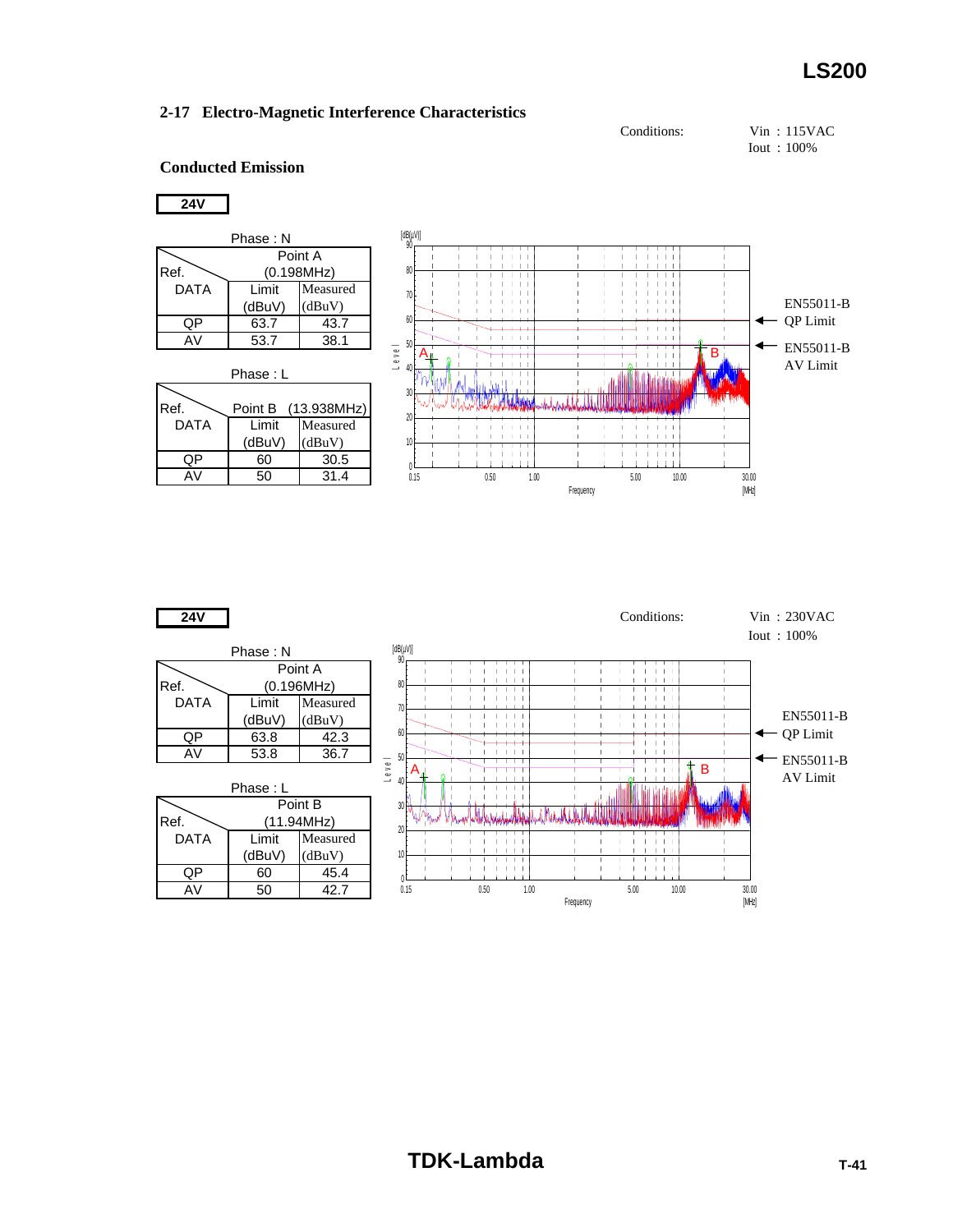$(dBuV/m)$   $(dBuV/m)$ 

40 33.4 V

![](_page_43_Figure_2.jpeg)

![](_page_43_Figure_3.jpeg)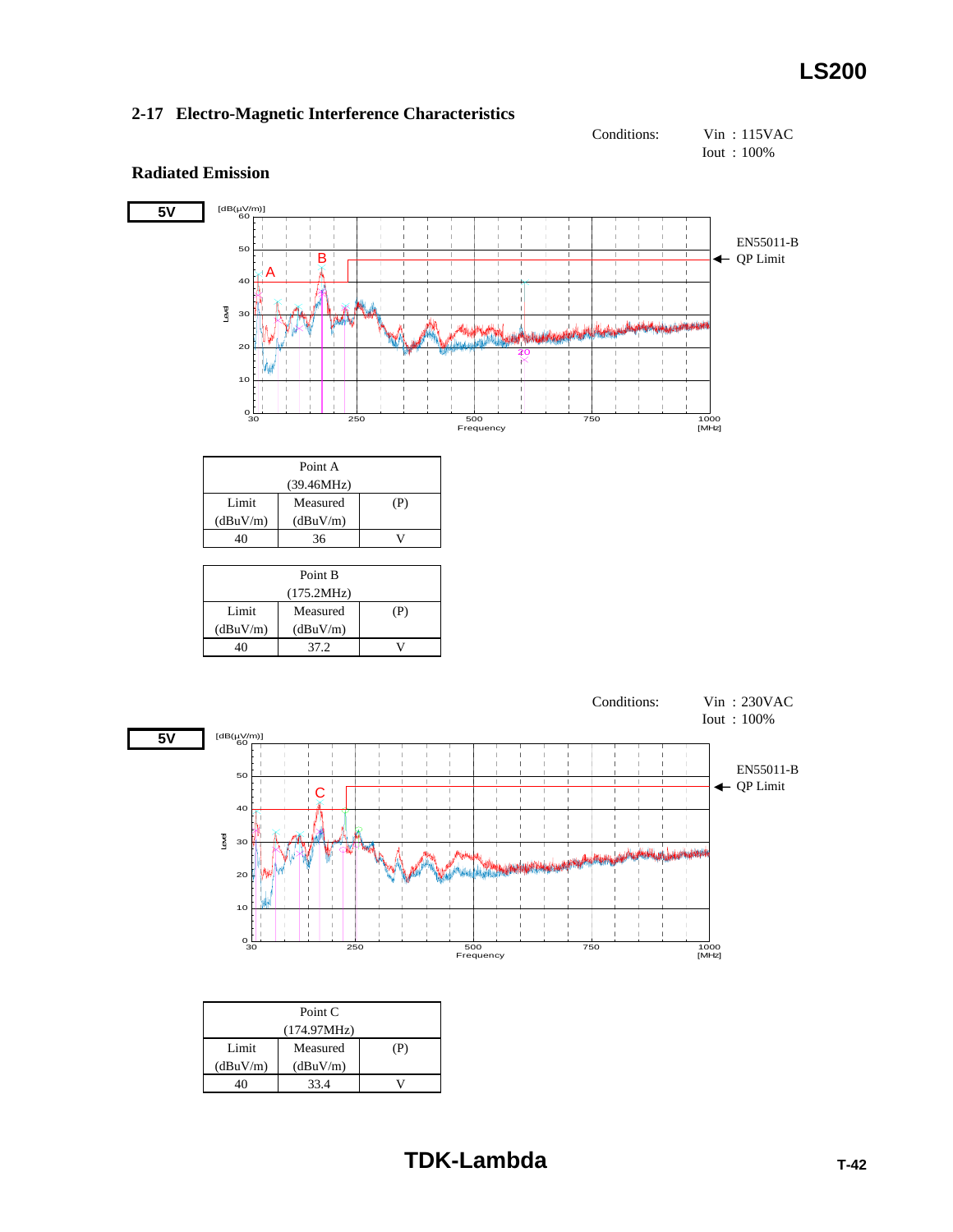**Radiated Emission**

![](_page_44_Figure_2.jpeg)

#### **12V** [dB(µV/m)]<br>--- 80 70 60 EN55011-B 50  $\leftarrow$  QP Limit A Level 40  $\frac{1}{1}$ 30 j.  $\mathbf{L}$ аJ, 20 10  $0^{11}_{30.0}$  $\frac{1000.0}{[MHz]}$ 30.0 250.0 500.0 750.0 1000.0 Frequency Point A (30.189MHz) Limit Measured (P)  $(dBuV/m)$   $(dBuV/m)$ 40 36.5 V Conditions: Vin : 230VAC Iout : 100% **12V** [dB(µV/m)]<br>--- 80 70  $\frac{1}{1}$  $\mathbf{I}$  $\frac{1}{1}$ 60  $\frac{1}{2}$ EN55011-B  $\bar{1}$  $\frac{1}{2}$ 50  $\leftarrow$  QP Limit  $\overline{1}$ B Level 40  $\frac{1}{1}$  $\frac{1}{1}$ 30  $\bar{1}$  $\mathbf I$ 20 10  $\mathbf{I}$  $_{\frac{0}{30.0}}^{0}$  $\frac{1000.0}{[MHz]}$ 30.0 250.0 500.0 750.0 1000.0 Frequency Point B (30.35MHz) Limit Measured (P)  $(dBuV/m)$   $(dBuV/m)$ 40 36.5 V